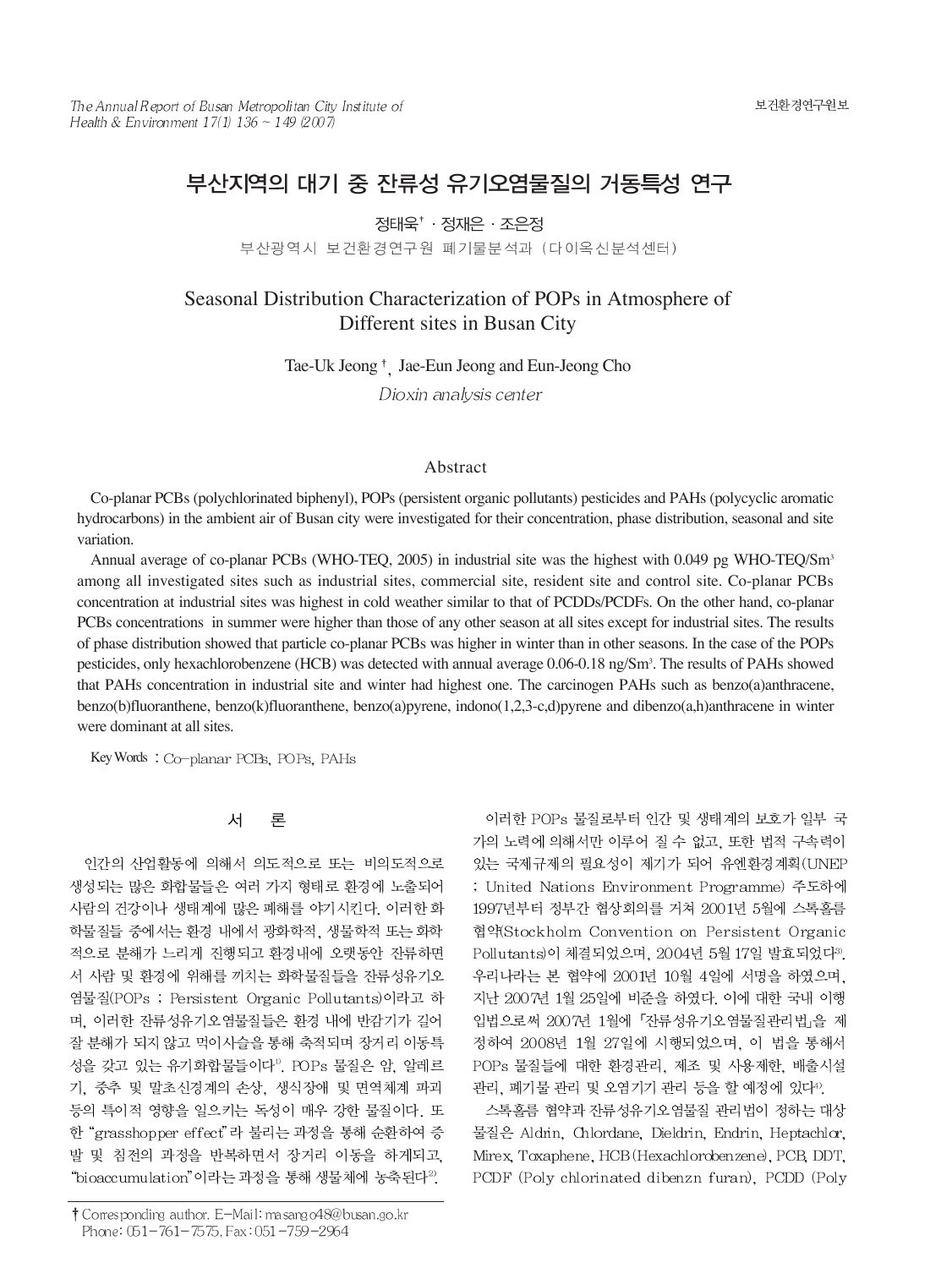chlorinated dibenzo dioxin)등이 있으며, 이들 물질 외에 잔 류성이나 생물농축성, 장거리 이동성 그리고 독성 등의 여러 가지 특징을 파악하여 새로운 POPs 물질로 등재하기 위하여 논의 중에 있다3).

POPs 물질 중의 하나인 PCB (Pdy chlorinated biphenyl) 는 변압기 절연유에서 주로 사용되었으며, 폐기물 소각 등 연 소과정에서 비의도적으로 환경 중으로 배출되기도 한다.

PCBs는 총 209개의 동족체가 있으며, 이중에서 구조적으 로 다이옥신과 비슷한 co-planar PCBs는 다이옥신과 유사한 독성을 지닌다. co-planar PCBs는 일반적으로 염소수가 증 가할수록 잔류성이 증가하고 생물분해가 되기 어려운 성질을 가지고 있으며, 비교적 안정된 화합물이기 때문에 환경 중으로 배출되면 휘발. 확산, 흡수 및 흡착 등의 과정을 통하여 이동 을 하게되고. 나아가서는 먹이사슬을 통해 축적되어 궁극적으 로는 인간과 생태계에 영향을 미친다<sup>9</sup>. PCBs의 경우 1979년 전기사업법에 의해서 신규 전기기기에는 사용이 금지되었고, 1996년에는 유해화학물질관리법에 의해 PCB 물질의 수입이 나 제조 또는 사용이 금지되었으나, 폐기물 소각 등 연소과정 에서 비의도적으로 배출되고 있는 PCBs에 대해서는 아직 규 제를 하고 있지 않는 실정이다<sup>6)</sup>.

POPs 물질 중 농약류도 마찬가지로 농약관리법에서는 1969년 이후 등록취소를 그리고 유해화학물질관리법에서는 1991년 이후 사용금지를 하였으나, 환경 중 잔류성이 뛰어나 기 때문에 사용금지 이후에도 상당기간 환경 중에 잔류할 가능 성이 많은 물질들이다".

다환방향족화합물(PAHs ; Polycyclic Aromatic Hydrocarbon) 또한 스톡홀름 협약에서 추가로 논의되고 있 는 POPs 물질들 중의 하나이며, UN/ECE (United Nations Economic Commission for Europe)에서는 이미 규제대상 물질로 선정된 물질들이다". PAHs는 주로 산업공정이나 석탄 연소 배출물, 자동차 연료 및 배출가스, 자동차 폐오일, 담배 연기 등 인위적으로 발생되며, 화산이나 산불 또는 원유 등 자 연적으로도 발생한다<sup>8)</sup>. PAHs는 벤젠고리가 2개 이상인 화합 물의 총칭으로 약 200여종의 이성질체가 존재하며, 이중 미국 환경청(US-EPA)에서는 16종(Benzo(e)pyrene을 제외해서 16종임)을, 그리고 WHO 에서는 33종(31개 PAH 및 2개의 알 킬 유도체)을 관리하고 있다<sup>9</sup>. PAHs는 분자량이 낮은 경우 자 연환경에서 생분해되지만 대부분 안정적인 화합물로서 높은 융점과 끓는점을 가지는 강한 불용성 물질이다. 벤젠고리의 수 가 증가함에따라 휘발성이 낮아지며, 따라서 먼지 등에 흡착되 어 입자상 물질로 존재하는 경향이 많다<sup>10</sup>.

이러한 PAHs의 일반적인 특징은 비점이 높고, 끓는점 또한 높으며 증기압이 낮다. 또한 탄소와 수소의 비율이 커질수록 화학적으로 안정하며, 이러한 안전성은 벤젠고리가 밀집된 형 태에서 나타난다. 그러나 벤젠고리가 직선형태로 배열된 경우 에는 분자량이 증가할수록 화학적으로 불안정하다. 또한 탄소 중 비틀어진 위치의 탄소가 화학적으로 약한 이중결합을 하고

있어 반응성이 크다<sup>8)</sup> 그리고 PAHs는 화합물의 종류에 따라 입자상 또는 기체상으로 존재하면서 두 상간에 서로 분배되는 관계에 있다. 입자상과 기체상에 분배하는 정도는 주위의 온도 나 습도 또는 분자의 형태 등 여러 가지 조건에 의존한다<sup>8</sup>.

또한 PAHs류는 석탄이나 석유 등 화석연료를 사용하는 가 정난방이나 발전소. 자동차 및 각종 산업시설들에서 환경 중으 로 배출된 후 습식침적 과정인 강수 등에 의해 토양이나 식생 등으로 유입되며, 또한 건식침적 과정으로 대기 중으로 방출되 어 대기 부유분진에 흡착되거나, 가스상의 형태로 지표면으로 유입되다!!)

이러한 PCBs를 포함한 POPs 물질이나 PAHs류들은 발암 성 물질 또는 발암잠재성이 있는 물질로써, 부산시의 경우 일 반적인 대기오염물질은 대기 측정망을 통해 실시간 조사를 하 고 있지만 이러한 잔류성유기오염물질에 대한 연구는 매우 부 족한 실정이다.

따라서 본 연구에서는 부산지역 5개 지역에 대해서 계절별 로 대기 중으로 배출되는 co-planar PCBs, POPs 물질 중 농약류 및 PAHs류에 대한 농도수준과 congeners와 이성질 체들의 거동특성에 관한 연구를 하였으며, 또한 이들의 농도분 포와 다이옥신 농도와의 상관성을 검토하였다.

### 재료 및 방법

#### 시료채취

Co-planar PCBs, POPs 중 농약류 및 PAHs분석을 위한 대기 시료 채취는 입자상 물질과 가스상 물질을 동시에 채취할 수 있도록 high volumn air sampler (Sibata, Japan)를 이



Fig. 1. High volumn air sampler used in ambient sampling.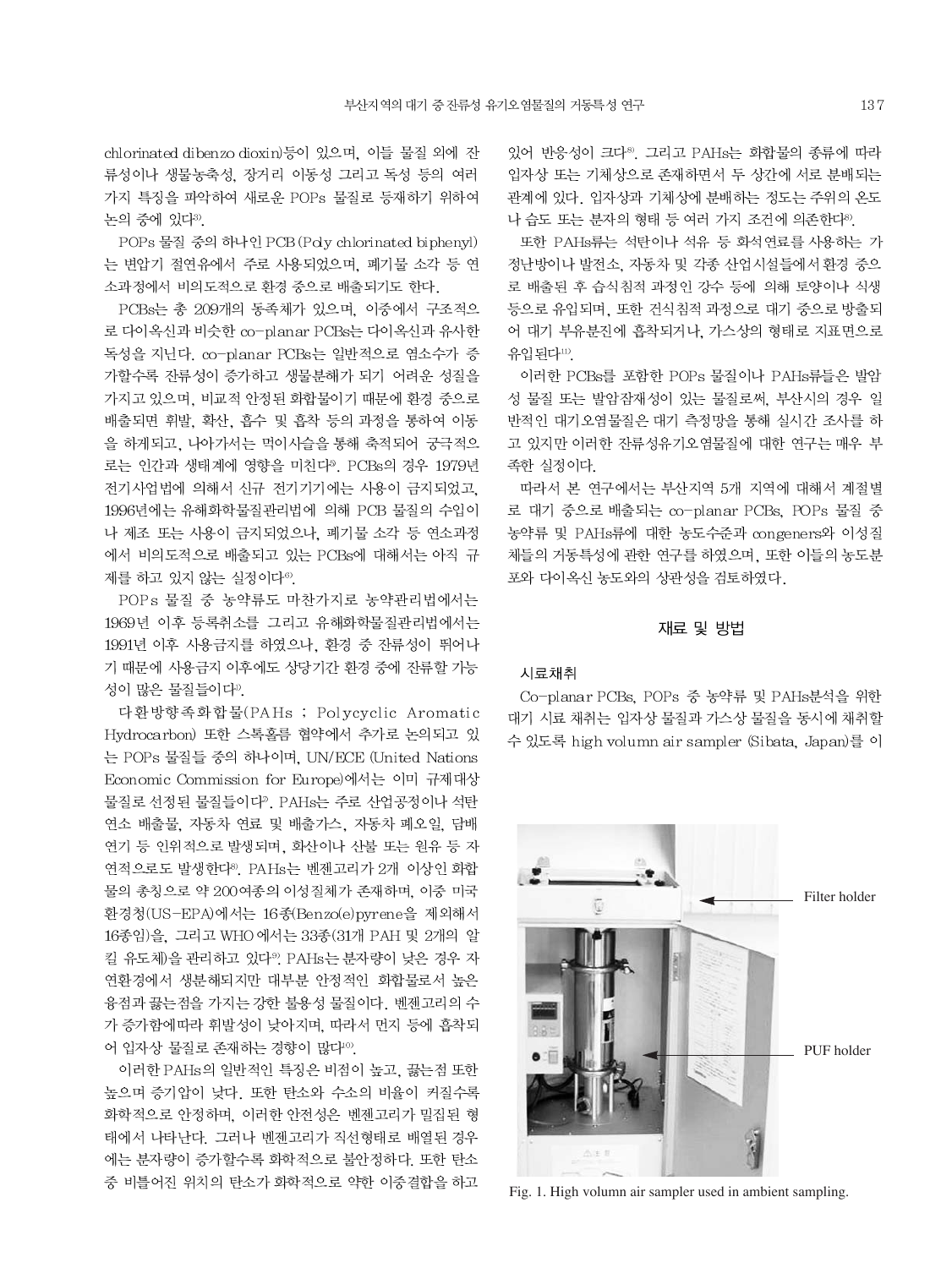

Fig. 2. Ambient sampling sites in Busan city.

용하여 시료를 채취하였다. Fig. 1에 나타낸 것처럼 High volumn air sampler에 입자상 물질 포집용 여지(Sibata. Japan)와 가스상 물질 포집용 PUF (Poly uretane form, Sibata, Japan)를 장착하여 분당 0.65 Sm3의 유속으로 24시 간 동안 약 939.1 Sm<sup>3</sup>의 공기를 포집하였다.

본 실험에서 사용된 여지는 사용하기 전에 전기 회화로 (Thermolyene, USA)를 이용하여 600 에서 약 5시간 이상 태 워서 불순물을 모두 없앤 다음 사용하였으며, Poly Uretane Form (PUF)는 사용 전에 미리 Acetone (Wako, 다이옥신분 석용)을 이용하여 Soxhlet (Sibata, Japan)으로 24시간 동안 추출한 다음 데시케이터에서 건조시킨 후 사용하였다.

시료채취시기는 계절별 co-planar PCBs, POPs 중 농약류 및 PAHs의 계절별 분포특성을 파악하기 위하여 1월, 4월, 7 월, 10월 등 총 4회에 걸쳐 시료를 채취하였다. 시료채취지역 으로는 Fig. 2에 나타낸 것과 같이 부산지역을 대표할 수 있도 록 지역을 세분화하여 공업지역 2군데(감전동, 장림동), 상업 지역(전포동), 주거지역(연산동) 그리고 대조지역(기장군 기장 읍) 1군데 등 총 5개 지역의 시료를 채취하였다.

채취된 시료는 입자상 물질과 가스상 물질을 구분하기 위하 여 시료채취에 사용했던 filter 및 PUF를 각각 구분하여 Soxhlet 추출하였다. Soxhlet 추출에 사용한 용매는 Toluene을 사용하였으며, 매초 1방울의 속도로 24시간 이상 을 추출하였다. 추출된 시료는 50℃의 수조에서 회전증발농축 기(Buchi, Switzerland) 및 질소농축기를 이용하여 농축한 다음 keeping solvent로 n-nonane을 500 uL를 첨가한 후 계속 농축하여 Hexane으로 용매를 전환하였다. 용매전환한 시료는 10 mL로 messup한 다음 co-planar PCBs, POPs 중 농약류 및 PAHs 분석을 위해 3등분하여 사용하였다.

# 실험방법

Co-planar PCBs의 경우 일본의 표준분석방법(Japanese Industrial Standard ; JIS) JIS K 0311, K 0312<sup>213</sup> 및 US-EPA method 1668 revision B<sup>14)</sup>에 따라 multi-silica column 및 Alumina column을 이용하여 정제하였다. 검량선

작성용 표준물질(Calibration standard solution, CS1, CS2, CS3 및 CS4), 정제용 내부표준물질(Labelled compound solution ; 13C-3, 4, 4 , 5-TeCB 등 동위원소 12종) 및 시린지 첨가용 내부표준물질(Internal standard solution ; 13C-2.3,4,5-TeCB 등 4종) 등은 Wellington Laboratories Co. (USA) 제품을 사용하였으며, 정제용 내부표준물질(WP-LCS, 1000 ng/mL)은 Acetone으로 그리고 시린지 첨가용 내 부표준물질(WP-ISS, 1000 ng/mL)은 nonane으로 각각 100 배 희석하여 사용하였다.

그리고 시료 중의 수분제거를 위해 사용한 Na2SO4 anhydrous 는 methylene chloride로 헹군 다음 전기회화로 (Thermolyne, USA)를 이용하여 400℃에서 4시간 이상 활성 화 시킨 다음 진공 데시케이터에 보관하여 사용하였으며, 본 실 험에 사용한 칼럼 충진제로는 Silica gel(Merck, 70~230 mesh ASTM) 및 Alumina (Merck, 활성도 I, basic, 70~230 mesh ASTM를 사용하였다. Alumina는 전기회화로를 이용 하여 600℃에서 24시간 이상 활성화 시킨 다음 130℃에서 보 관하여 사용하였으며, HRGC/ HRMS (HP 6890/Autospec Ultima)를 사용하여 분해능 10,000 이상의 조건으로 조절한 다음 분석하였다.

POPs 물질 중 농약류의 경우 검량선 작성용 표준물질 (Ultrascientific 021307-847, 16종 혼합 표준품)을 이용하여 20, 50, 100, 150 및 200 ppb의 농도로 검량선을 작성하였으 며, 각각의 피크들은 개별 표준품(Ultrascientific PST)들을 이용하여 확인하였다. 그리고 본 실험에 사용한 칼럼 충진제로 는 US-EPA method 3620C<sup>5</sup>에 따라 플로리실(J.T.Baker 3372-07)을 사용하였으며, 전개용매로는 Diethyl ether : Hexane (5:95, V/V) 및 Diethyl ether : Hexane (20:80, V/V)을 각각 사용하였다. 정제된 시료는 GC의 주입구 온도는 260℃, 오븐 온도는 50℃에서 3분간 유지한 후 200℃까지 분 당 20℃씩 승온시키고 다시 280℃까지 분당 2.5℃씩 승온시켜 10분간 유지시키는 조건으로 DB5-MS가 장착된 GC/MS(HP 6890/5973N MSD)를 사용하여 기기분석을 하였다.

PAHs의 경우 검량선 작성용 표준물질(Supelco 4-8743, 16 종 혼합 표준품)을 이용하여 2-80(고농도의 경우 40-1600) ppb의 농도로 검량선을 작성하였으며, 시린지첨가용 내부표준 물질(Supelco 4-8743, Acenaphthene-d10 등 3종을 최종 시료농축액에 첨가였다. 대기오염공정시험방법<sup>10</sup> 및 US-EPA method 610<sup>7</sup>에 따라 칼럼 충진제로는 실리카겔(Merck, 70~ 230 mesh ASTM)을 dry oven (Eyela, Japan)을 이용하였으 며, 전개용매로는 methylene chloride : Hexane (10:90, V/V)을 사용하였다. 정제된 시료의 PAHs 분석을 위하여 DB5-MS가 장착된 GC/MS (HP 6890/5973N MSD)를 사용 하였다. GC의 주입구 온도는 280℃이고, 오븐 온도는 100℃에 서 1분간 유지한 후 180℃까지 분당 15℃씩 승온시키고 다시 300℃까지 분당 5℃씩 승온시켜 2분간 유지시켰다.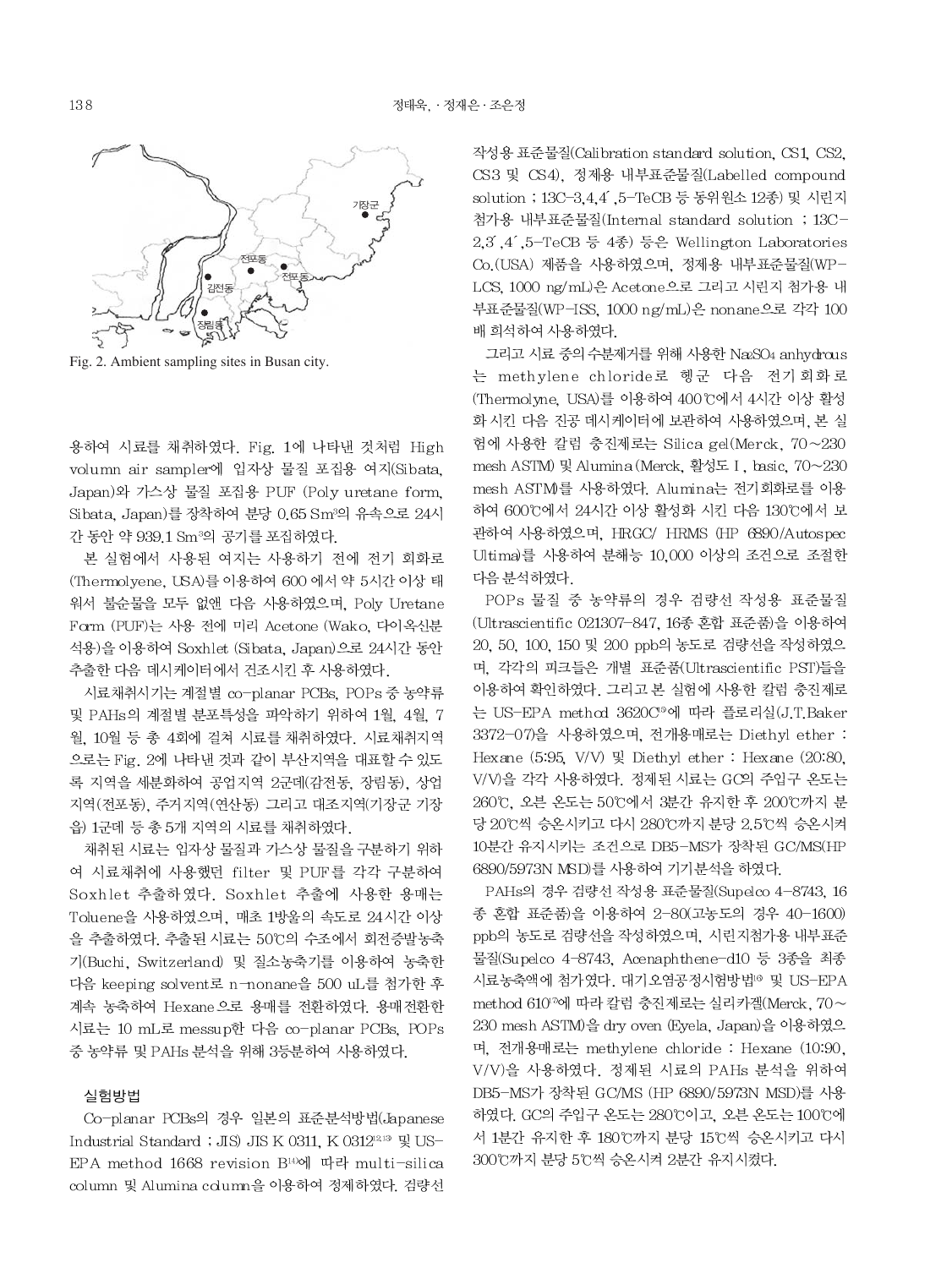|           |                    |        |        |        |               | Ave rage |  |
|-----------|--------------------|--------|--------|--------|---------------|----------|--|
|           |                    | Jan.   | Apr.   | Jul.   | Oct.          |          |  |
| Gamge on  | pg/Sm <sup>3</sup> | 16.993 | 12.178 | 12.086 | 6.921         | 12.045   |  |
| — do ng   | WHO-TEQ            | 0.117  | 0.027  | 0.033  | 0.018         | 0.049    |  |
| Janglim   | pg/Sm <sup>3</sup> | 13.028 | 16.761 | 18.704 | 9.223         | 14.429   |  |
| $-do$ ng  | WHO-TEQ            | 0.018  | 0.023  | 0.013  | 0.012         | 0.016    |  |
| Jeonpo    | pg/Sm <sup>3</sup> | 10.091 | 13.232 | 98.153 | 14.738        | 34.054   |  |
| — do na   | WHO-TEQ            | 0.031  | 0.010  | 0.040  | 0.010         | 0.023    |  |
| Yeonsan   | pg/Sm <sup>3</sup> | 7.968  | 8.024  | 24.012 | 5.652         | 11.414   |  |
| $-d$ o ng | WHO-TEO            | 0.013  | 0.010  | 0.028  | 0.012         | 0.017    |  |
| Gijang    | pg/Sm <sup>3</sup> | 7.490  | 6.264  | 27.702 | 2.618         | 11.019   |  |
| $-eup$    | WHO-TEO            | 0.011  | 0.007  | 0.019  | 0.003         | 0.023    |  |
|           | <b>Sites</b>       | Conc.  |        |        | Sampling time |          |  |

Table 1. The real values and WHO-TEQ of co-planar PCBs according to the sampling times

### 결과 및 고찰

# Co-planar PCBs 거동특성

### 각 지역의 시료채취 시기별 co-planar PCBs 농도

부산시내 각 지역을 토지이용형태별로 구분하여 공업지역 (감전동, 장림동), 상업지역(전포동), 주거지역(연산동) 및 녹 지지역(기장읍) 등 총 5군데의 시료를 계절별로 2007년 1월. 4월, 7월 및 10월에 각각 채취하여 분석한 결과는 Table 1과 같다.

연평균 실측값의 경우 상업지역인 전포동 지역이 34.054 pg/Sm3으로 가장 높게 검출되었으며, 그 다음으로는 장림동 (14.429) > 감전동(12.045) > 연산동(11.414) > 기장읍(11.019) 순으로 나타났다. 계절별 추이를 살펴보면 겨울철인 1월에 가 장 많이 검출된 감전동 지역을 제외한 나머지 4개 지역에서는 여름철인 7월에 가장 많이 검출되었으며, 전체 평균값 또한 7 월에 36.132 pg/Sm3으로 가장 높게 나타났다. 전포동과 연산 동 그리고 기장읍의 경우 7월이 다른 시기에 비해 특이하게 높 게 검출되었으며, 특히 2007년 7월 전포동 지역에서는 98.153 pg/Sm3으로 매우 특이하게 높게 검출되었는데, 이는 시료채취 일의 기상현상이나 오염물질의 정체 등에 의해 순간적으로 높 게 검출된 것으로 판단되었다. Eduljee 등 의도 기상현상이 다 이옥신류의 농도에 중요한 원인이 된다고 보고하였다.

WHO 에서 2005년에 재설정한 독성등가값을 적용시켰을 경 우 연평균 농도는 공업지역인 감전동 지역이 0.049 pg WHO-TEQ/Sm3으로 가장 높게 검출되었으며, 그 다음으로 는 전포동(0.023) > 연산동(0.017) > 장림동(0.016) > 기장읍 (0.010) 순으로 나타났다. 이러한 연구결과는 는 허 등19이 경 기도 지역의 대기 중 co-planar PCBs의 지역분포 특성에 대 한 연구결과와 유사한 경향을 나타내었다.

계절별 검출특성을 살펴보면 감전동 지역의 경우 겨울철인 1월에 0.117 pg WHO-TEQ/Sm3으로 가장 높게 나타나 일반 적인 대기 중의 다이옥신 검출특성과 비슷한 경향을 나타내었 다. 반면 전포동과 연산동 그리고 기장읍의 경우에는 실측값과 마찬가지로 여름철인 7월에 0.040, 0.028 및 0.019 pg WHO-TEQ/Sm3으로 각각 나타나 다른 시기에 비해 상대적 으로 높게 검출되었다. 계절별 전체 평균 농도는 겨울철인 1월 이 0.038 pg WHO-TEQ/Sm3으로 가장 높게 검출되었으며, 그 다음으로는 여름철(7월, 0.027) > 봄철(4월, 0.016) > 가을 철(10월, 0.011) 순으로 검출되었다. Kazutoshi S. 등<sup>20</sup>은 PCB는 다이옥신과는 달리 여름철에 높게 검출된다고 보고하 였고, 반면 Maggie P.K.C. 등212은 풍향이나 대기혼합 등의 영 향으로 겨울철 PCBs의 농도가 더 높게 검출된다고 보고하였 다. 또한 Peter J. C 등22은 다이옥신에 비해 PCBs는 계절적 으로 큰 변화없이 연중 매우 안정한 상태로 있다고 보고하였 다. 따라서 대기 중의 PCBs의 농도는 지역별로는 발생원의 영 향을 받지만 계절적으로는 온도보다는 풍향이나 대기혼합 등 기상의 영향을 많이 받는 것으로 판단되었다.

#### 입자상/가스상 분포특성

지역별 WHO-TEQ값의 입자상/가스상 물질의 분포특성은 Fig. 3 및 Table 2에 나타내었다. 공업지역인 감전동지역과 장림동 지역의 경우 1월과 4월에서는 입자상 물질이 훨씬 많이 검출되었으며 7월과 10월에는 이와 반대로 가스상 물질이 많 이 검출되는 것으로 나타났다. 또한 조사대상 전지역에서 농도 가 가장 높게 검출된 겨울철에는 입자상 물질이 많이 검출되었 는데, 이는 Kim K, S, 등<sup>23</sup>이 co-planar PCBs에 치환되어 있는 염소수가 증가할수록 그리고 시료채취시의 온도가 낮을 수록 입자상 물질이 많이 검출된다고 보고한 연구결과와 비슷 한 경향이었다. 또한 1월을 제외한 나머지 시기에서는 연산동 지역의 10월을 제외하고는 가스상 물질이 오히려 많이 검출되 었다. 이는 허 등<sup>19</sup>의 겨울철을 제외하고는 co-planar PCBs 의 농도는 가스상이 많이 검출되었다고 보고한 연구결과와 유 사한 경향을 나타내었다.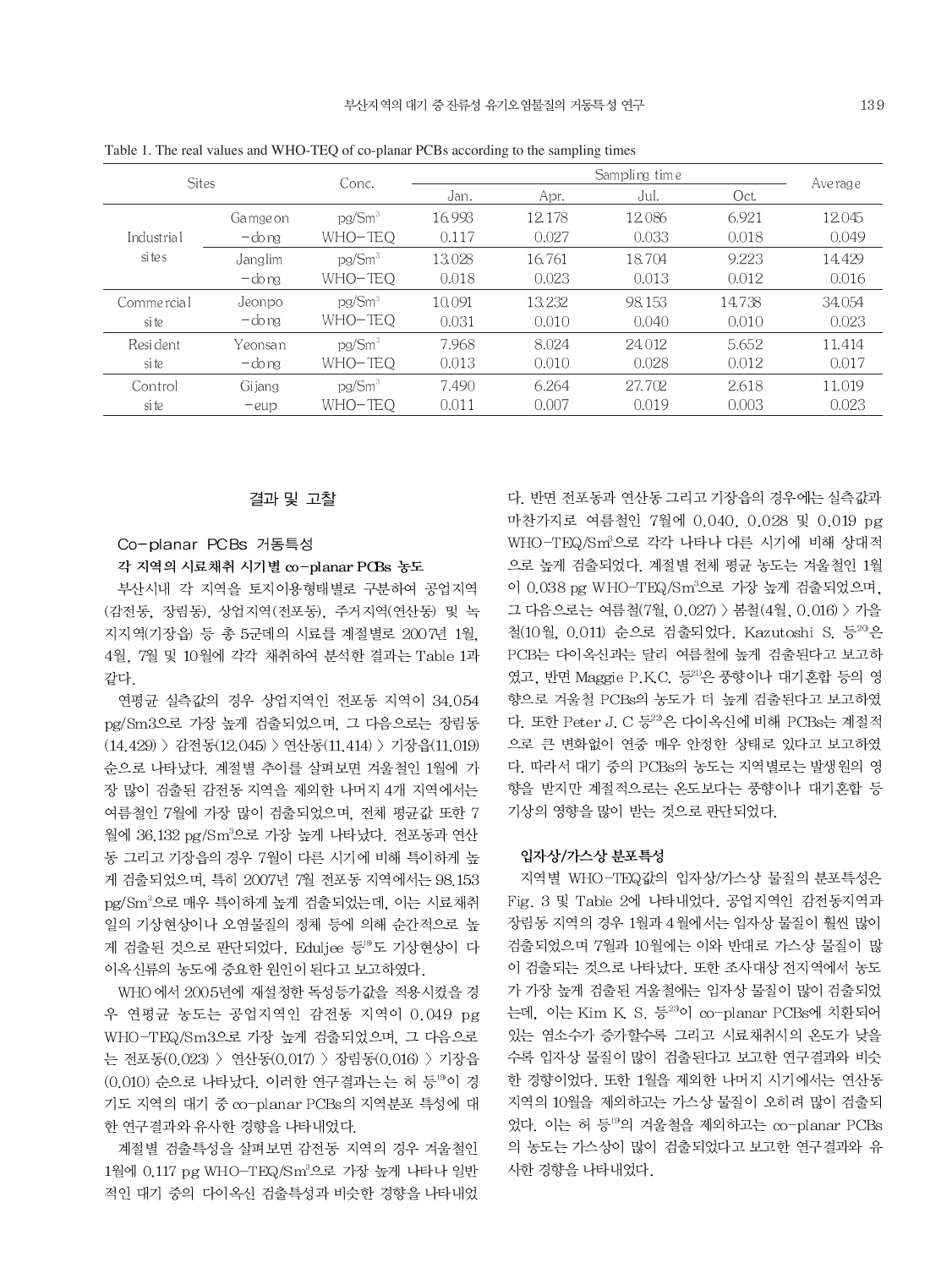|  | Table 2. The ratio of particulate/vapor co-planar PCBs |  |
|--|--------------------------------------------------------|--|
|--|--------------------------------------------------------|--|

|                  | Sampling sites |      | $p/v$ ratio |      |      |  |  |
|------------------|----------------|------|-------------|------|------|--|--|
|                  |                | Jan. | Apr.        | Jul. | Oct. |  |  |
| Industrial sites | Gamje on dong  | 12.2 |             | 0.4  | U.6  |  |  |
|                  | Janglim dong   | 5.2  | 1.7         |      | 0.5  |  |  |
| Commercial site  | Jeonpo dong    | 10.1 | l.U         | O.   | 0.3  |  |  |
| Resident site    | Yeonsan dong   | 439  | 0.6         |      | 1.1  |  |  |
| Green site       | Gijang e up    |      | 0.5         |      | U.4  |  |  |



Fig. 3. Distributions of particulate and vapor co-planar PCBs.

# POPs 물질 중 농약류 거동특성

부산시내 각 지역을 토지이용형태별로 구분하여 공업지역 (감전동, 장림동), 상업지역(전포동), 주거지역(연산동) 및 녹 지지역(기장읍) 등 총 5군데의 시료를 계절별로 2007년 1월. 4월, 7월 및 10월에 각각 채취하여 POPs 물질 중 농약류를 분 석한 결과는 Table 3과 같다.

대사산물을 포함해서 총 15종의 물질을 분석한 결과 HCB를

제외한 나머지 물질들은 전혀 검출되지 않았다.

HCB는 co-planar PCBs와 마찬가지로 비의도적으로 발생 되는 부산물로써 공업지역인 감전동 지역과 장림동 지역에서 많이 검출되었으며, 이는 Tremblay 등<sup>24</sup>과 Jonathan L. B. 등25)의 공업지역의 대기 중 HCB 농도가 높게 검출되었다고 보 고한 연구결과와 유사한 경향이었다. 또한 내분비계장애물질 조사 · 연구사업 결과보고<sup>26</sup>에 따르면 조사 전 지역의 농도범 위가 0.02-0.62 ng/Sm3로써 본 연구결과도 이와 비슷한 농 도범위를 나타내었다.

계절적인 분포특성을 보면 조사대상 전 지역에서 겨울철인 1월에 가장 많이 검출되었다. 또한 co-planar PCBs의 분포 특성과는 달리 입자상물질로는 전혀 검출되지 않았으며, 가스 상 물질로만 검출되었다.

# PAHs 거동특성

#### 각 지역의 시료채취 시기별 PAHs 농도

부산시내 각 지역을 토지이용형태별로 구분하여 공업지역 (감전동, 장림동), 상업지역(전포동), 주거지역(연산동) 및 녹 지지역(기장읍) 등 총 5군데의 시료를 계절별로 2007년 1월,

|                 |                |      |      | Sampling time |      |           |
|-----------------|----------------|------|------|---------------|------|-----------|
|                 | Sampling sites | Jan. | Apr. | Jul.          | Oct. | Ave rag e |
|                 | Particulate    | 0.00 | 0.00 | 0.00          | 0.00 | 0.00      |
| Gamjeon<br>dong | Vapor          | 0.35 | 0.13 | 0.00          | 0.13 | 0.15      |
|                 | Total          | 0.35 | 0.13 | 0.00          | 0.13 | 0.15      |
| Janglim<br>dong | Particulate    | 0.00 | 0.00 | 0.00          | 0.00 | 0.00      |
|                 | Vapor          | 0.49 | 0.12 | 0.00          | 0.11 | 0.18      |
|                 | Total          | 0.49 | 0.12 | 0.00          | 0.11 | 0.18      |
|                 | Particulate    | 0.00 | 0.00 | 0.00          | 0.00 | 0.00      |
| Jeonpo<br>dong  | Vapor          | 0.26 | 0.10 | 0.11          | 0.11 | 0.14      |
|                 | Total          | 0.26 | 0.10 | 0.11          | 0.11 | 0.14      |
| Yeonsan         | Particulate    | 0.00 | 0.00 | 0.00          | 0.00 | 0.00      |
| dong            | Vapor          | 0.11 | 0.00 | 0.00          | 0.11 | 0.06      |
|                 | Total          | 0.11 | 0.00 | 0.00          | 0.11 | 0.06      |
| Gijang          | Particulate    | 0.00 | 0.00 | 0.00          | 0.00 | 0.00      |
|                 | Vapor          | 0.12 | 0.11 | 0.10          | 0.10 | 0.11      |
| eub             | Total          | 0.12 | 0.11 | 0.10          | 0.10 | 0.11      |

Table 3. POPs compounds (HCB) concentrations according to the sampling times in Busan city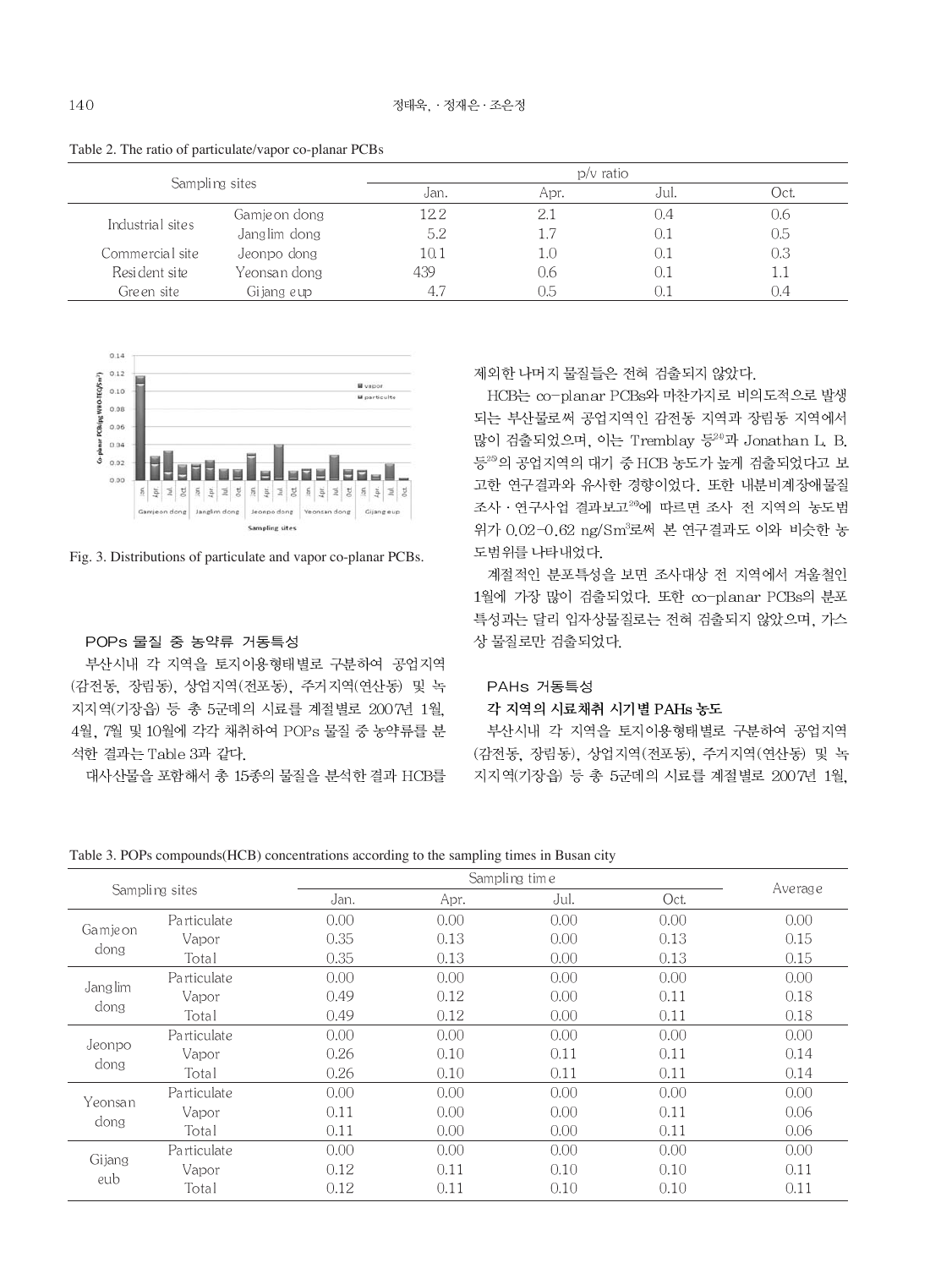| Table 4. PAHs concentration according to the sampling times at Gamjeon dong in Busan city<br>(unit:ng/Sm <sup>3</sup> ) |                                            |            |       |      |               |      |          |  |  |
|-------------------------------------------------------------------------------------------------------------------------|--------------------------------------------|------------|-------|------|---------------|------|----------|--|--|
|                                                                                                                         |                                            |            |       |      | Sampling time |      |          |  |  |
| No.                                                                                                                     | Compounds                                  | Abbre.     | Jan.  | Apr. | Jul.          | Oct. | Ave rage |  |  |
| 1                                                                                                                       | Naphthalene                                | NaP        | 0.03  | 0.00 | 0.00          | 0.00 | 0.01     |  |  |
| 2                                                                                                                       | Ace na phthy le ne                         | AcPy       | 0.15  | 0.15 | 0.00          | 0.08 | 0.09     |  |  |
| 3                                                                                                                       | Ace na phthe ne                            | AcP        | 0.02  | 0.00 | 0.00          | 0.01 | 0.01     |  |  |
| 4                                                                                                                       | Fluore ne                                  | Flu        | 0.47  | 0.11 | 0.04          | 0.08 | 0.17     |  |  |
| 5                                                                                                                       | Phenanthrene                               | PhA        | 3.46  | 1.35 | 0.20          | 1.13 | 1.53     |  |  |
| 6                                                                                                                       | Anthracene                                 | AnT        | 7.11  | 2.77 | 0.42          | 2.32 | 3.15     |  |  |
|                                                                                                                         | <b>Fluoranthene</b>                        | FluA       | 3.98  | 1.33 | 0.53          | 0.85 | 1.67     |  |  |
| 8                                                                                                                       | Pyrene                                     | Pyr        | 3.19  | 0.65 | 0.49          | 0.81 | 1.29     |  |  |
| 9                                                                                                                       | Benzo(a) anthracene                        | BaA        | 1.76  | 0.30 | 0.30          | 0.41 | 0.69     |  |  |
| 10                                                                                                                      | Chrysene                                   | Chr        | 2.99  | 0.35 | 0.40          | 0.25 | 1.00     |  |  |
| 11                                                                                                                      | Benzo(b)fluoranthene                       | <b>BbF</b> | 5.40  | 0.45 | 0.65          | 0.32 | 1.70     |  |  |
| 12                                                                                                                      | Benzo(k) fluoranthe ne                     | BkF        | 6.31  | 0.50 | 0.74          | 0.36 | 1.98     |  |  |
| 13                                                                                                                      | Benzo(a) pyrene                            | BaP        | 0.16  | 0.07 | 0.36          | 0.53 | 0.28     |  |  |
| 14                                                                                                                      | Indeno $(1,2,3-c,d)$ pyrene                | InP        | 19.42 | 1.07 | 2.84          | 1.21 | 6.13     |  |  |
| 15                                                                                                                      | Dibenzo $(a,h)$ anthracene                 | DbA        | 5.31  | 0.14 | 0.16          | 0.15 | 1.44     |  |  |
| 16                                                                                                                      | $\text{Benzo}(g, h, \mathbb{I})$ pery lene | BghiP      | 7.93  | 0.10 | 1.81          | 0.93 | 2.69     |  |  |
|                                                                                                                         | $\varSigma$ carc <sup>1)</sup>             |            | 38.36 | 2.52 | 5.04          | 2.98 | 12.22    |  |  |

9.32

8.94

 $9.43$ 

67.69

 $\Sigma$ total 1) No 9, 11, 12, 13, 14, 15의 합계

|  | Table 5. PAHs concentration according to the sampling times at Janglim dong in Busan city |  |  |  |  |
|--|-------------------------------------------------------------------------------------------|--|--|--|--|
|  |                                                                                           |  |  |  |  |

 $(unit:ng/Sm<sup>3</sup>)$ 

23.84

| No. | Compounds                                  | Abbre.     |       |      | Sampling time |       | Ave rage |
|-----|--------------------------------------------|------------|-------|------|---------------|-------|----------|
|     |                                            |            | Jan.  | Apr. | Jul.          | Oct.  |          |
|     | Naphthalene                                | NaP        | 0.00  | 0.00 | 0.00          | 0.00  | 0.00     |
| 2   | Ace na phthy le ne                         | AcPy       | 0.15  | 0.08 | 0.08          | 0.00  | 0.08     |
| 3   | Ace na phthe ne                            | AcP        | 0.02  | 0.01 | 0.00          | 0.00  | 0.01     |
| 4   | Fluore ne                                  | Flu        | 0.23  | 0.10 | 0.02          | 0.04  | 0.10     |
| 5   | Phenanthrene                               | PhA        | 1.34  | 0.87 | 0.45          | 0.69  | 0.84     |
| 6   | Anthracene                                 | AnT        | 2.76  | 1.78 | 0.92          | 1.43  | 1.72     |
| 7   | Fluoranthene                               | FluA       | 1.81  | 0.53 | 0.94          | 1.11  | 1.10     |
| 8   | Pyrene                                     | Pvr        | 1.75  | 0.42 | 0.93          | 1.86  | 1.24     |
| 9   | Benzo(a) anthracene                        | BaA        | 2.46  | 0.15 | 0.40          | 0.33  | 0.84     |
| 10  | Chrysene                                   | Chr        | 1.83  | 0.23 | 0.27          | 0.44  | 0.69     |
| 11  | Benzo(b)fluoranthene                       | <b>BbF</b> | 3.70  | 0.41 | 0.32          | 0.82  | 1.31     |
| 12  | Benzo(k)fluoranthene                       | <b>BkF</b> | 4.32  | 0.45 | 0.35          | 0.94  | 1.51     |
| 13  | Benzo(a) pyrene                            | BaP        | 0.20  | 0.06 | 0.36          | 0.73  | 0.34     |
| 14  | Indeno $(1,2,3-c,d)$ pyrene                | InP        | 1210  | 0.36 | 1.50          | 2.13  | 4.02     |
| 15  | Dibe $nz$ o $(a,h)$ an thracene            | DbA        | 3.39  | 0.13 | 0.05          | 0.18  | 0.94     |
| 16  | $\text{Benzo}(g, h, \mathbb{I})$ pery lene | BghiP      | 5.38  | 0.02 | 1.25          | 1.73  | 2.10     |
|     | $\sum$ carc <sup>1</sup>                   |            | 26.17 | 1.56 | 2.97          | 5.13  | 8.96     |
|     | $\Sigma$ total                             |            | 41.43 | 5.59 | 7.83          | 12.42 | 16.82    |

1) No 9, 11, 12, 13, 14, 15의 합계

4월, 7월 및 10월에 각각 채취하여 PAHs를 분석한 결과는 Table 4~8과 같다.

공업지역인 감전동지역의 PAHs의 분석결과는 Table 4에 나타내었듯이 총 PAHs의 경우에는 겨울철인 1월에 67.69 ng/Sm3으로 가장 높게 검출되었으며, 그 외 나머지 시기에서

는 8.94 9.43 ng/Sm3으로 비슷하였다. 또한 발암성 PAHs도 총 PAHs와 마찬가지로 1월에 가장 많이 검출되었다. 물질별 로는 1월, 4월, 7월 및 10월에는 indeno (1,2,3-c,d)pyrene, anthracene, indeno (1,2,3-c,d)pyrene 및 anthracene이 각각 가장 많이 검출되었으며, 전체 평균은 indeno (1,2,3-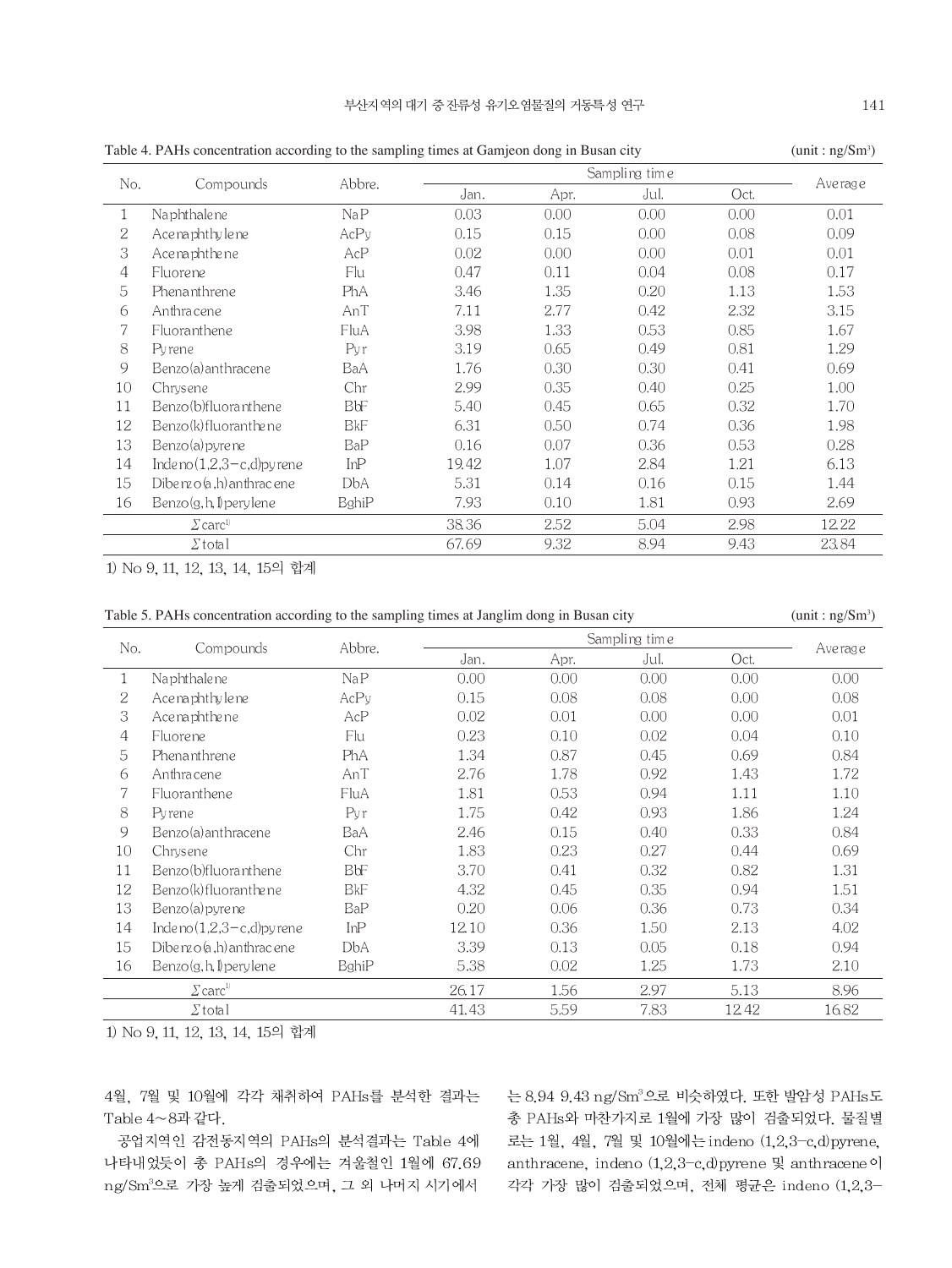| Table 6. PAHs concentration according to the sampling times at Jeonpo dong in Busan city<br>(unit:ng/Sm <sup>3</sup> ) |                                            |        |       |      |               |       |          |  |
|------------------------------------------------------------------------------------------------------------------------|--------------------------------------------|--------|-------|------|---------------|-------|----------|--|
|                                                                                                                        |                                            |        |       |      | Sampling time |       | Ave rage |  |
| No.                                                                                                                    | Compounds                                  | Abbre. | Jan.  | Apr. | Jul.          | Oct.  |          |  |
| 1                                                                                                                      | Naphthalene                                | NaP    | 0.00  | 0.00 | 0.01          | 0.00  | 0.00     |  |
| 2                                                                                                                      | Ace naphthy le ne                          | AcPy   | 0.08  | 0.00 | 0.08          | 0.00  | 0.04     |  |
| 3                                                                                                                      | Acenaphthene                               | AcP    | 0.01  | 0.02 | 0.00          | 0.00  | 0.01     |  |
| 4                                                                                                                      | <b>Fluore</b> ne                           | Flu    | 0.31  | 0.06 | 0.04          | 0.04  | 0.11     |  |
| 5                                                                                                                      | Phenanthrene                               | PhA    | 2.06  | 0.79 | 0.73          | 0.86  | 1.11     |  |
| 6                                                                                                                      | Anthra cene                                | AnT    | 4.23  | 1.63 | 1.49          | 1.77  | 2.28     |  |
| 7                                                                                                                      | Fluoranthene                               | FluA   | 2.20  | 0.54 | 0.99          | 0.69  | 1.10     |  |
| 8                                                                                                                      | Pyrene                                     | Pvr    | 1.49  | 0.27 | 0.91          | 0.65  | 0.83     |  |
| 9                                                                                                                      | Benzo(a) anthracene                        | BaA    | 2.47  | 0.04 | 0.24          | 0.30  | 0.76     |  |
| 10                                                                                                                     | Chrysene                                   | Chr    | 1.74  | 0.05 | 0.38          | 0.32  | 0.62     |  |
| 11                                                                                                                     | Benzo (b)fluoranthene                      | ВbF    | 3.26  | 0.07 | 0.44          | 0.48  | 1.06     |  |
| 12                                                                                                                     | Benzo(k)fluoranthene                       | BkF    | 3.80  | 0.06 | 0.49          | 0.54  | 1.22     |  |
| 13                                                                                                                     | Benzo(a) pyre ne                           | BaP    | 0.11  | 0.01 | 0.50          | 0.67  | 0.32     |  |
| 14                                                                                                                     | Indeno $(1,2,3-c,d)$ pyrene                | InP    | 8.89  | 0.08 | 1.85          | 2.11  | 3.23     |  |
| 15                                                                                                                     | Dibenz $o(a, h)$ an thracene               | DbA    | 0.67  | 0.02 | 0.08          | 0.17  | 0.23     |  |
| 16                                                                                                                     | $\text{Benzo}(g, h, \mathbb{I})$ pery lene | BghiP  | 1.61  | 0.02 | 1.35          | 1.50  | 1.12     |  |
|                                                                                                                        | $\varSigma$ carc <sup>1)</sup>             |        | 19.20 | 0.28 | 3.60          | 4.26  | 6.83     |  |
|                                                                                                                        | $\Sigma$ total                             |        | 32.91 | 3.66 | 9.58          | 10.08 | 14.06    |  |

Table 6. PAHs concentration according to the sampling times at Jeonpo dong in Busan city

1) No 9, 11, 12, 13, 14, 15의 합계

Table 7. PAHs concentration according to the sampling times at Yeonsan dong in Busan city

 $(unit:ng/Sm<sup>3</sup>)$ 

|         |                                | Abbre.<br>Compounds |       | Sampling time |      |      |          |  |
|---------|--------------------------------|---------------------|-------|---------------|------|------|----------|--|
| No.     |                                |                     | Jan.  | Apr.          | Jul. | Oct. | Ave rage |  |
| $\perp$ | Naphthalene                    | NaP                 | 0.09  | 0.00          | 0.00 | 0.00 | 0.02     |  |
| 2       | Acenaphthylene                 | AcPy                | 0.15  | 0.00          | 0.00 | 0.00 | 0.04     |  |
| 3       | Acenaphthene                   | AcP                 | 0.00  | 0.01          | 0.00 | 0.00 | 0.00     |  |
| 4       | <b>Fluorene</b>                | Flu                 | 0.28  | 0.02          | 0.00 | 0.00 | 0.07     |  |
| 5       | Phenanthrene                   | PhA                 | 1.48  | 0.35          | 0.15 | 0.25 | 0.56     |  |
| 6       | Anthracene                     | AnT                 | 3.04  | 0.10          | 0.32 | 0.51 | 0.99     |  |
| 7       | <b>Fluoranthene</b>            | FluA                | 1.87  | 0.62          | 0.91 | 0.44 | 0.96     |  |
| 8       | Pyrene                         | Pvr                 | 0.92  | 0.27          | 0.75 | 0.47 | 0.60     |  |
| 9       | Benzo(a) anthracene            | BaA                 | 0.89  | 0.24          | 0.17 | 0.26 | 0.39     |  |
| 10      | Chrys en e                     | Chr                 | 1.48  | 0.45          | 0.30 | 0.25 | 0.62     |  |
| 11      | Benzo (b)fluoranthene          | BbF                 | 1.79  | 0.65          | 0.34 | 0.38 | 0.79     |  |
| 12      | Benzo(k)fluoranthene           | <b>B</b> kF         | 2.08  | 0.70          | 0.37 | 0.42 | 0.89     |  |
| 13      | Benzo(a) pyre ne               | BaP                 | 0.11  | 0.39          | 0.27 | 0.58 | 0.34     |  |
| 14      | Inde no $(1,2,3-c,d)$ pyrene   | InP                 | 5.56  | 1.09          | 1.37 | 1.30 | 2.33     |  |
| 15      | Dibenz $o(a, h)$ an thracene   | DbA                 | 0.26  | 0.29          | 0.08 | 0.13 | 0.19     |  |
| 16      | Benzo(g, h, I) pery lene       | BghiP               | 1.14  | 0.03          | 0.91 | 1.01 | 0.77     |  |
|         | $\varSigma$ carc <sup>1)</sup> |                     | 10.69 | 3.36          | 2.59 | 3.07 | 4.93     |  |
|         | $\Sigma$ total                 |                     | 21.14 | 5.22          | 5.92 | 6.01 | 9.57     |  |

1) No 9, 11, 12, 13, 14, 15의 합계

c,d)pyrene > anthracene > benzo (g,h,i)perylene 순으로 많이 검출되었다.

공업지역인 장림동 지역의 PAHs의 분석결과는 Table 5에 나타내었다. 감전동 지역과 마찬가지로 겨울철인 1월에 가장 많이 검출되었으며 그 다음으로는 10월 > 7월 > 4월 순으로 많

이 검출되었다. 발암성 PAHs 또한 총 PAHs와 마찬가지로 1 월에 26.17 ng/Sm3으로 가장 많이 검출되었다. 물질별로는 1 월에는 Indeno (1,2,3-c,d)pyrene > Benzo (g,h,l)perylene > Benzo (k)fluoranthene 순으로 많이 검출되었으며, 4월에 는 anthracene > phenanthrene > fluoranthene 순으로, 7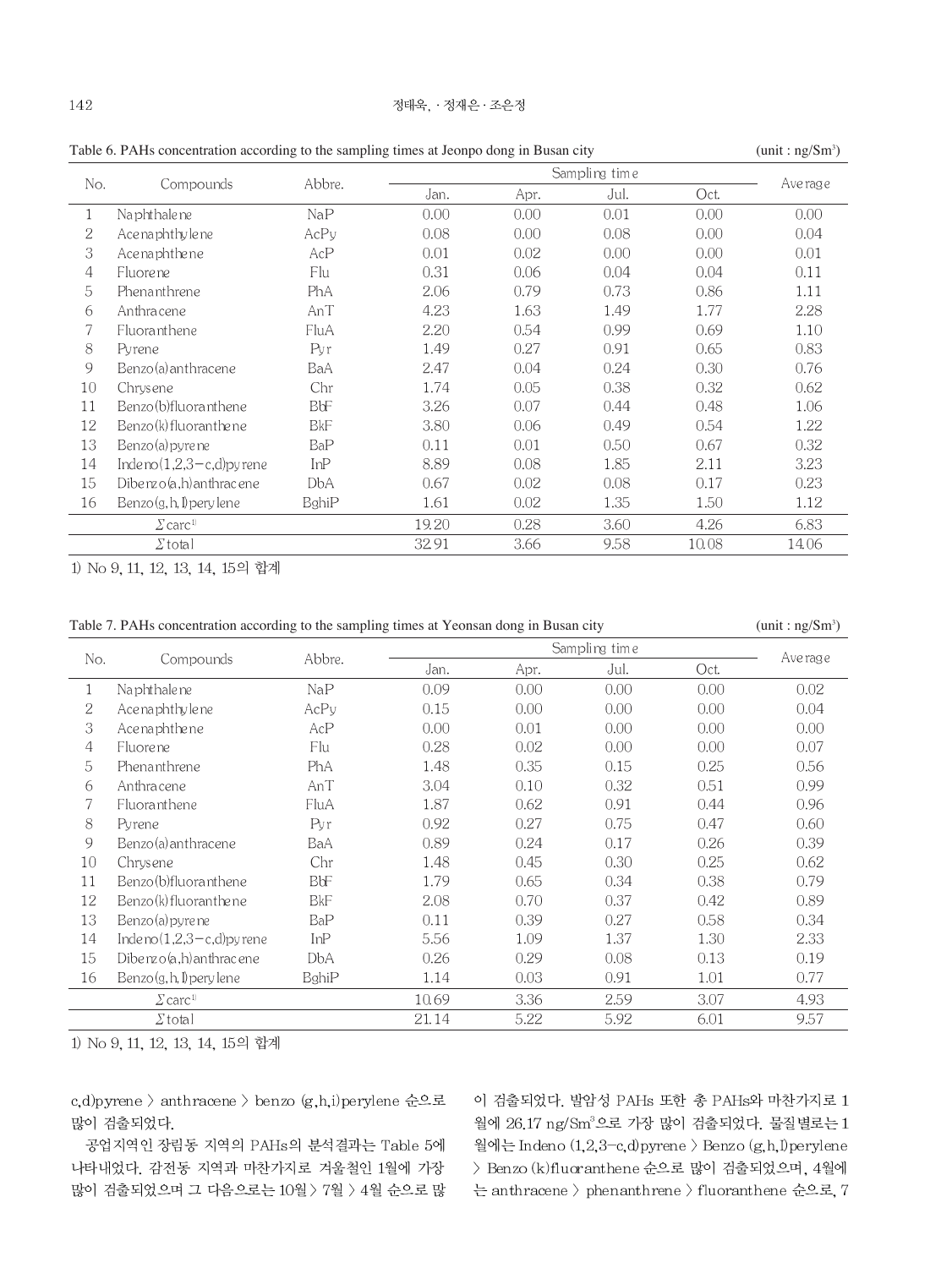$(nnit : n\sigma/Sm^3)$ 

|     |                                | O.           |       |      |               |      | O.                |
|-----|--------------------------------|--------------|-------|------|---------------|------|-------------------|
| No. | Compounds                      | Abbre.       |       |      | Sampling time |      |                   |
|     |                                |              | Jan.  | Apr. | Jul.          | Oct. | Ave rage          |
|     | Naphthalene                    | NaP          | 0.01  | 0.00 | 0.08          | 0.00 | 0.02              |
| 2   | Ace na phthy le ne             | AcPy         | 0.08  | 0.07 | 0.08          | 0.00 | 0.06              |
| 3   | Acenaphthene                   | AcP          | 0.01  | 0.00 | 0.00          | 0.00 | 0.00              |
| 4   | Fluore ne                      | Flu          | 0.05  | 0.03 | 0.01          | 0.01 | 0.02 <sub>1</sub> |
| 5   | Phenanthrene                   | PhA          | 1.04  | 0.38 | 0.17          | 0.17 | 0.44              |
| 6   | Anthracene                     | AnT          | 2.15  | 0.13 | 0.34          | 0.35 | 0.74              |
|     | Fluoranthene                   | FluA         | 1.89  | 0.54 | 0.60          | 0.33 | 0.84              |
| 8   | Pyrene                         | Pyr          | 0.93  | 0.24 | 0.53          | 0.26 | 0.49              |
| 9   | Benzo(a) anthracene            | BaA          | 0.97  | 0.20 | 0.11          | 0.14 | 0.35              |
| 10  | Chrysene                       | Chr          | 1.33  | 0.32 | 0.22          | 0.15 | 0.51              |
| 11  | Benzo(b)fluoranthene           | ВbF          | 1.66  | 0.32 | 0.26          | 0.23 | 0.62              |
| 12  | Benzo(k)fluoranthene           | <b>BkF</b>   | 1.92  | 0.35 | 0.28          | 0.24 | 0.70              |
| 13  | Benzo(a) pyrene                | BaP          | 0.10  | 0.25 | 0.19          | 0.24 | 0.19              |
| 14  | Indeno $(1,2,3-c,d)$ pyrene    | InP          | 5.25  | 1.17 | 0.99          | 0.69 | 2.02              |
| 15  | Dibenzo $(a,h)$ anthracene     | DbA          | 0.33  | 0.03 | 0.05          | 0.06 | 0.12              |
| 16  | Benzo(g, h, I) pery lene       | <b>BghiP</b> | 0.97  | 0.03 | 0.64          | 0.49 | 0.53              |
|     | $\varSigma$ carc <sup>1)</sup> |              | 10.22 | 2.33 | 1.88          | 1.59 | 4.01              |
|     | $\Sigma$ total                 |              | 18.68 | 4.07 | 4.57          | 3.35 | 7.67              |

Table 8. PAHs concentration according to the sampling times at Gijang eup in Busan city

1) No 9, 11, 12, 13, 14, 15의 합계

월에는 Indeno  $(1,2,3$ -c, dpyrene > Benzo  $(g,h,I)$ perylene > Fluoranthene 순으로, 그리고 10월에는 Indeno (1,2,3c,d)pyrene > Pyrene > Benzo (g,h,I)perylene 순으로 많이 검출되었다. 또한 공업지역의 총 PAHs 농도도 다른지역에 비 해 높게 검출되었으며, 이러한 결과는 옥 등20의 및 백 등20의 공업지역 PAHs의 농도가 다른 지역에 비해 높게 검출되었다 는 연구결과와도 같은 경향이었다. 또한 Martina 등299도 금속 제련소나 석유화학관련 공장 등의 영향으로 공업지역의 PAHs의 농도가 교외지역의 PAHs의 농도보다 높게 검출되었 다고 보고하였다.

상업지역인 전포동 지역의 PAHs 분석결과는 Table 6에 나 타내었다. 공업지역과 마찬가지로 겨울철인 1월에 가장 많이 검출되었으며 그 다음으로는 10월 > 7월 > 4월 순으로 많이 검 출되었다. 발암성 PAHs 또한 총 PAHs와 마찬가지로 1월에 19.20 ng/Sm3으로 가장 많이 검출되었다. 물질별로는 1월에 는 Benzo(k)fluoranthene이. 4월에는 anthracene이. 7월과 10월에는 Indeno (1,2,3-c,d)pyrene이 가장 많이 검출되었 다. 발암성 PAHs의 경우에는 1월에는 Benzo (k) fluoranthene 이 그리고 나머지 시기에서는 Indeno (1.2.3-c.d)pyrene이 가장 많이 검출되었다.

주거지역인 연산동 지역의 PAHs의 분석결과는 Table 7과 같다. 공업지역이나 상업지역과 마찬가지로 겨울철인 1월에 21.14 ng/Sm3으로 가장 많이 검출되었으며, 발암성 PAHs 또 한 1월에 10.69 ng/Sm3으로 가장 많이 검출되었다. 물질별로 는 조사대상 전 시기에서 Indeno (1,2,3-c,d)pyrene이 가장 많이 검출되었다.

대조지역으로 선정된 녹지지역인 기장읍 지역의 PAHs의 분 석결과는 Table 8과 같다. 다른 지역과 마찬가지로 겨울철인 1 월에 18.68 ng/Sm2으로 가장 많이 검출되었으나, 농도는 타지 역에 비해 높지 않았다. 물질별로는 조사대상 전 시기에서 타 지 역과 마찬가지로 Indeno (1,2,3-c,d)pyrene이 가장 많이 검출 되었으며, Indeno (1,2,3-c,d)pyrene의 연평균 농도는 2.02 ng/Sm3이었다. 조사대상 전 지역에서 겨울철인 1월에 가장 높 게 검출되었으며, Manoli 등30, Caricchia 등30 및 Guo 등30 및 Papageorgeorgopoulou<sup>30</sup>등도 여름철에는 대기 중에 확산이 나 분해 등으로 인하여 겨울철 PAHs의 농도가 여름철보다 더 높다고 보고하였다. 또한 이러한 결과는 백 등28과 강 등30그리 고 표 등 의 연구결과와도 유사한 경향이었다.

# PAHs 분포특성 발암성 PAHs/총 PAHs

부산시내 각 지역을 토지이용형태별로 구분하여 공업지역 (감전동, 장림동), 상업지역(전포동), 주거지역(연산동) 및 녹 지지역(기장읍) 등 총 5군데의 시료를 계절별로 2007년 1월. 4월, 7월 및 10월에 각각 채취하여 발암성 PAHs/총 PAHs류 의 비를 분석한 결과는 Fig. 4 및 Table 9와 같다.

총 PAHs의 농도가 가장 높았던 1월에는 총 PAHs 중 발암 성 PAHs가 50% 이상이었으며, 나머지 시기에서는 27~57% 의 범위였다. 전포동 지역의 경우 4월에는 특이하게 발암성 PAHs가 거의 검출되지 않았다. 각 지역별 연평균 발암성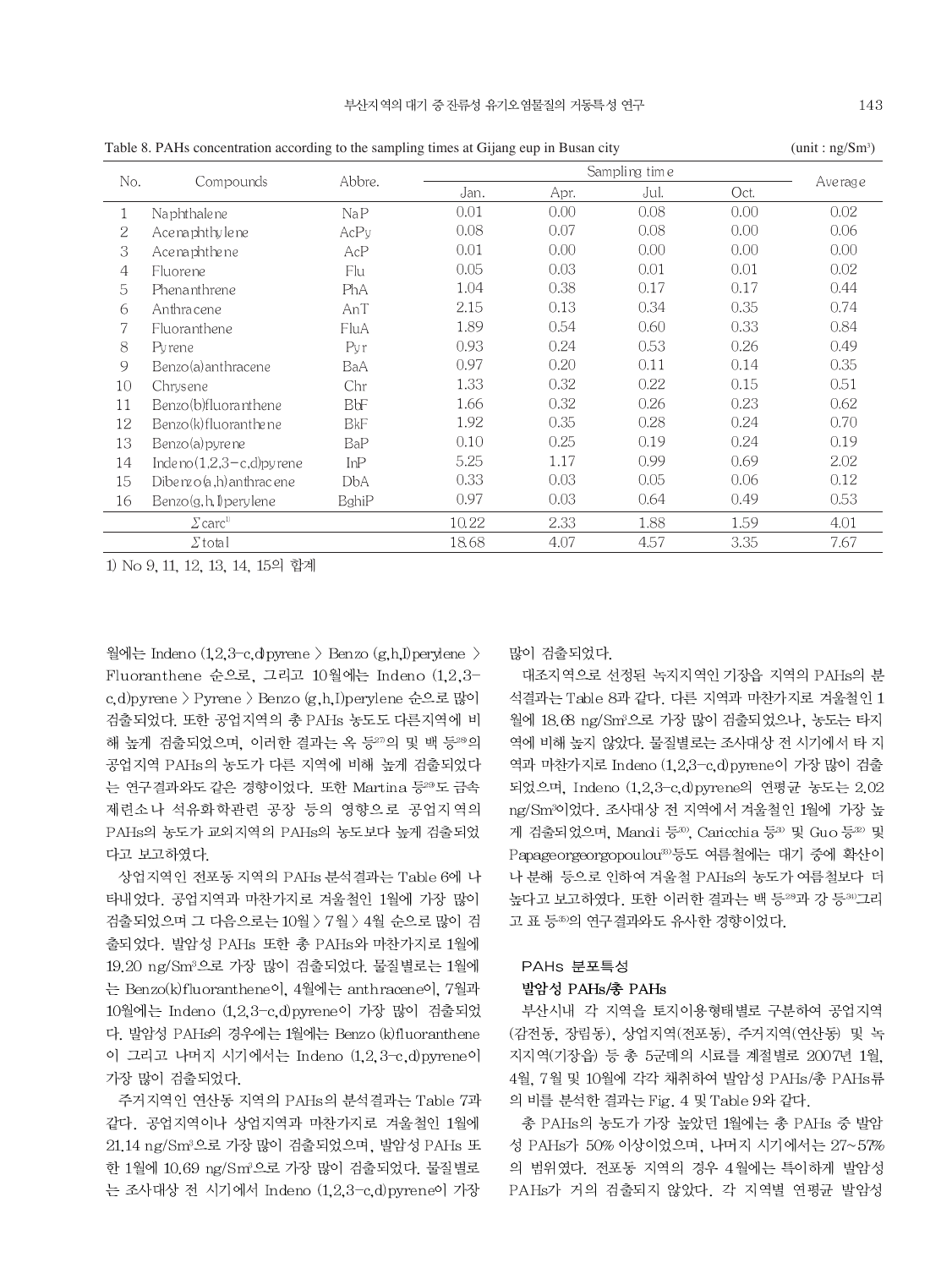| Sampling sites   |               | Carconogen PAHs/total PAHs ratio |      |      |      |           |
|------------------|---------------|----------------------------------|------|------|------|-----------|
|                  |               | Jan.                             | Apr. | Jul. | Oct. | Ave rag e |
|                  | Gamje on dong | 0.57                             | 0.27 | 0.56 | 0.32 | 0.43      |
| Industrial sites | Janglim dong  | 0.63                             | 0.28 | 0.38 | 0.41 | 0.42      |
| Commercial site  | Jeonpo dong   | 0.58                             | 0.08 | 0.38 | 0.42 | 0.36      |
| Resident site    | Yeonsan dong  | 0.51                             | 0.57 | 0.44 | 0.51 | 0.51      |
| control site     | Gijang eup    | 1.55                             | 0.49 | 0.41 | 0.47 | 0.48      |

Table 9. The ratio of carconogen PAHs/total PAHs



Fig. 4. Distributions of carcinogen PAHs and non-carcinogen PAHs.

PAHs/총 PAHs의 비는 0.36~0.51의 범위였으며, 전포동 지 역의 경우 발암성 PAHs가 가장 낮게 검출된 4월의 영향으로 발암성 PAHs/총 PAHs의 비가 0.36으로 가장 낮게 나타났 다. 이와 같은 결과는 Manoli E. 등30)과 Papageorgeorgopoulou A. 등33의 연구결과에서 나타낸 0.32~0.37 및 0.21~0.38보다는 약간 높은 경향을 나타내었다.

# 입자상 PAHs/가스상 PAHs 분포비 총 PAHs의 입자상/가스상 물질 분포비

총 PAHs 중 입자상/가스상 물질의 분포비는 Fig. 5 및 Table 10과 같다. 감전동, 장림동 및 전포동 지역의 4월을 제 외하고는 조사대상 전 지역 및 전 시기에서 입자상 물질이 가 스상 물질보다 많이 검출되었으며, 그 비가 가장 높은 1월에는 2.96 8.32 였다. 각 지역별 연평균 입자상물질/가스상 물질의 비는 감전동, 장림동, 전포동, 연산동 및 기장읍 지역에서 각 각 약 2.61, 3.21, 1.89, 2.89 및 3.22로 나타났다. 일반적으 로 PAHs는 벤젠고리가 적을수록 가스상 물질로, 그리고 벤젠 고리가 많을수록 입자상의 상태로 많이 존재하게 되는데28.36,37 본 연구결과 조사 대부분의 지역 및 시기에서 입자상 물질이 많이 검출되는 것으로 보아 저분자 PAHs 보다는 고분자 PAHs가 많이 검출되었기 때문인 것으로 판단되었다.

# 발암성 PAHs의 입자상/가스상 물질 분포비

발암성 PAHs 중 입자상/가스상 물질의 분포비는 Fig. 6 및 Table 11과 같다. 발암성 PAHs는 조사대상 전지역 및 전 시 기에서 입자상 물질이 가스상 물질에 비해 훨씬 더 많이 검출 되었으며, 특히 1월의 경우 그 비가 236.6~814.5로 나타나 대 부분 입자상 물질인 것을 알 수 있었다. 조사대상 전 지역 및



Fig. 5. Distributions of Particulate PAHs and vapor PAHs of total PAHs.

Table 10. The ratios of particulate PAHs/vapor PAHs ratio of total PAHs

| Sampling sites   |               |      | Carcinogen PAHs/total PAHs ratio |      |      |           |
|------------------|---------------|------|----------------------------------|------|------|-----------|
|                  |               | Jan. | Apr.                             | Jul. | Oct. | Ave rag e |
| Industrial sites | Gamje on dong | 3.89 | 0.55                             | 5.77 | 0.81 | 2.61      |
|                  | Janglim dong  | 8.32 | 0.57                             | 1.57 | 1.53 | 3.21      |
| Commercial site  | Jeonpo dong   | 2.96 | 0.13                             | 1.45 | 1.54 | 1.89      |
| Resident site    | Yeonsan dong- | 4.38 | 1.55                             | 1.70 | 2.79 | 2.89      |
| Green site       | Gijang eup    | 5.10 | .94                              | 1.63 | 2.29 | 3.22      |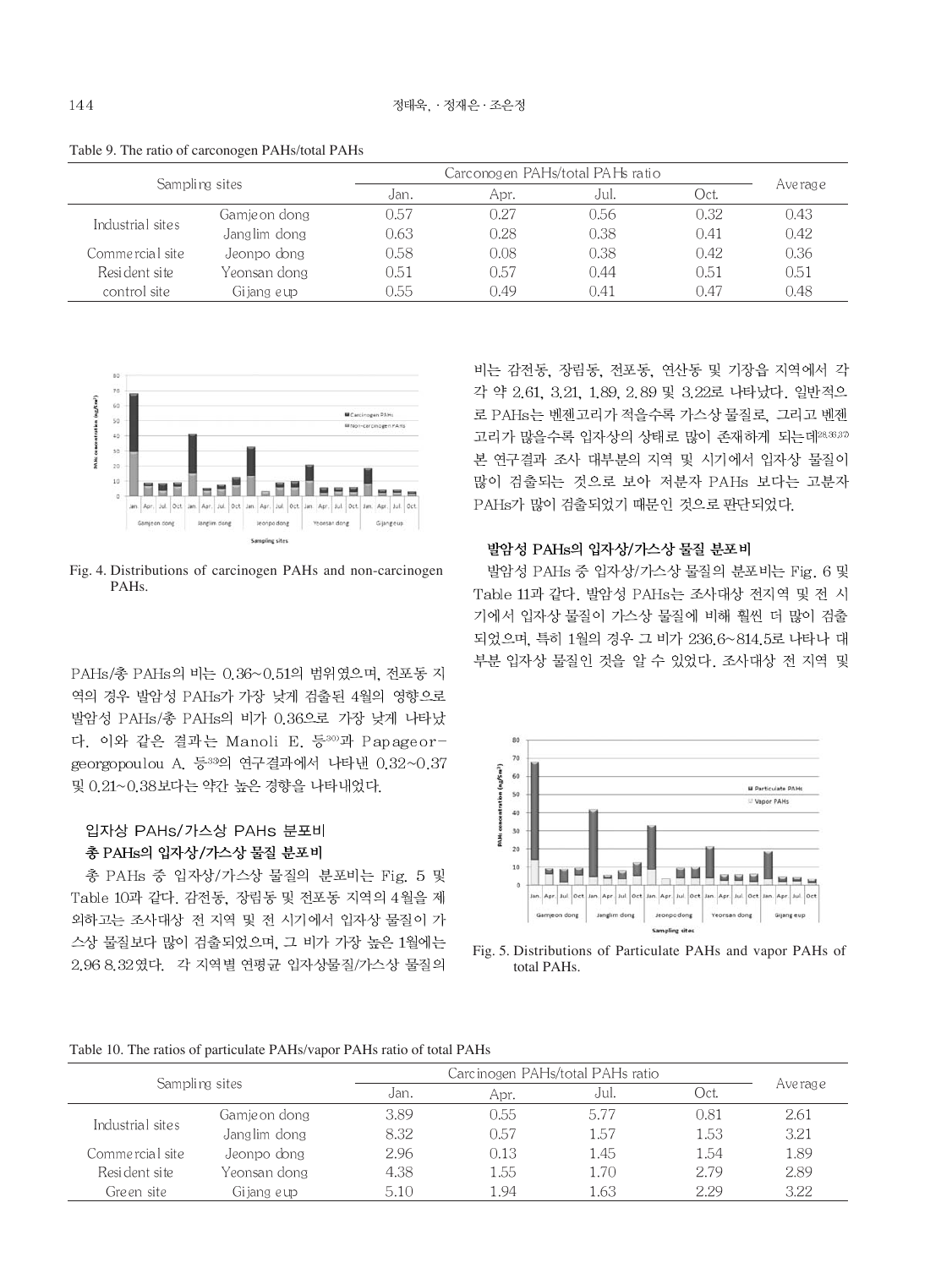| Table 11. The ratios of particulate PAHs/vapor PAHs ratio of carcinogen PAHs |                               |                                   |      |      |       |           |  |  |  |  |
|------------------------------------------------------------------------------|-------------------------------|-----------------------------------|------|------|-------|-----------|--|--|--|--|
| Sampling sites                                                               |                               | Carc onogen PAHs/total PAHs ratio |      |      |       |           |  |  |  |  |
|                                                                              |                               | Jan.                              | Apr. | Jul. | Oct.  | Ave rag e |  |  |  |  |
|                                                                              | Gamje on dong                 | 361.7                             | 40.1 | 56.9 | 33.6  | 142.7     |  |  |  |  |
| Industrial sites                                                             | Janglim dong<br>46.8<br>814.5 |                                   | 37.6 | 39.5 | 132.5 |           |  |  |  |  |
| Commercial site                                                              | Jeonpo dong                   | 354.6                             | 6.7  | 32.3 | 23.7  | 72.6      |  |  |  |  |
| Resident site                                                                | Yeonsan dong                  | 298.3                             | 3.8  | 16.0 | 75.4  | 20.2      |  |  |  |  |
| Green site                                                                   | Gijang eup                    | 236.6                             | 54.7 | 19.0 | 43.5  | 73.6      |  |  |  |  |



Fig. 6. Distributions of Particulate PAHs and vapor PAHs of carcinogen PAHs.

전 시기에서 발암성 PAHs의 입자상물질/가스상 물질의 비가 1 이상이었으며, 각 지역별 평균 입자상/가스상 물질의 비가 20.2~142.7로써 발암성 PAHs는 대부분 입자상 물질로 존재 하는 것을 알 수 있었다. 이러한 결과는 Alexander A. 등36의 연구결과에서도 보고되었듯이 16개 PAHs 중에서 발암성 PAHs는 대부분 분자량이 상대적으로 높은 물질들로 이루어 져 있기 때문에 대부분 가스상 보다는 입자상 물질로 존재하는 것으로 판단되었다.

#### Source of PAHs

16종의 PAHs 중 오염원을 추정할 수 있는 parameter가 바로 Phenanthrene/Anthracene의 비와 Fluoranthene/Pyrene의 비율이다. 일반적으로 Phenanthrene/Anthracene의 비가 10보다 작고, Fluoranthene/Pyrene의 비가 1보다 크면 오염원은 열분해이고, 반대 로 Phenanthrene/ Anthracene의 비가 10보다 크고, Fluoranthene/Pyrene의 비가 1보다 작으면 오염원은 화석 연료로 알려져 있는데3839 Fig. 7 및 Table 12에서 보는바와 같이 조사대상 전 지역 및 조사대상 전 시기에서 Phenanthrene/Anthracene의 비가 10보다 작고, Fluoranthene/Pyrene의 비는 10월의 장림동 및 연산동 지역을 제외 하면 전부 1 이상으로 나타나 부산시내에서 오염된 PAHs의 대부분은 연소에서 기인한 것으로 판단되었다.



Fig. 7. Relationship between FluA/Pyr and PhA/AnT.

# 오염물질 및 기상조건과의 상관관계 Co-planar PCBs

Co-planar PCBs와 PAHs와의 상관관계는 Fig. 8에서 나 타내었듯이 co-planar PCBs 실측값과 PAHs와는 유의성이 없었으며, 반면 co-planar PCBs TEQ값과 PAHs와는 r2값 이 0.582로 서로 유의한 결과가 나왔다.

Co-planar PCBs와 온도 및 PM-10과의 상관관계는 Fig. 9와 같다. co-planar PCBs의 실측값 및 TEQ값 모두 온도와 는 r 값이 각각 0.183 및 0.022로 유의성이 없는 것으로 나타 났으며, 이러한 결과는 염소수가 적은 것을 제외하고는 대체로 온도가 낮을수록 농도가 증가한다는 Maggie P. K. 등21) 및 Kim K, S, 등23의 결과와는 다른 경향이었으나, Peter J, C, 등22의 PCDDs/PCDFs의 농도는 연간 변동이 심하지만 coplanar PCBs의 농도는 상대적으로 온도의 영향을 덜 받는다 고 보고한 연구결과와는 비슷한 결과를 나타내었다. 또한 Kazutoshi S. 등<sup>20</sup>은 여름철 PCBs 농도가 다이옥신과는 달 리 오히려 더 높게 검출되었다고 보고하기도 하였다.

Co-planar PCBs와 PM-10과의 r2값도 각각 0.130 및 0.042로 온도와 마찬가지로 유의성이 거의 없는 것으로 나타 났다. 허 등 <sup>19</sup>은 입자상 co-planar PCBs와 PM-10과는 유의 한 상관관계가 있다는 연구결과를 보고하였듯이, 본 연구에서 도 co-planar PCBs의 상분포별 PM-10과의 상관관계를 추 가로 파악할 필요가 있을 것으로 판단되었다.

PAHs와 온도 및 PM-10과의 상관관계는 Fig. 10과 같다. PAHs와 온도는 r 값이 0.353인 부의 상관이었으며, PM-10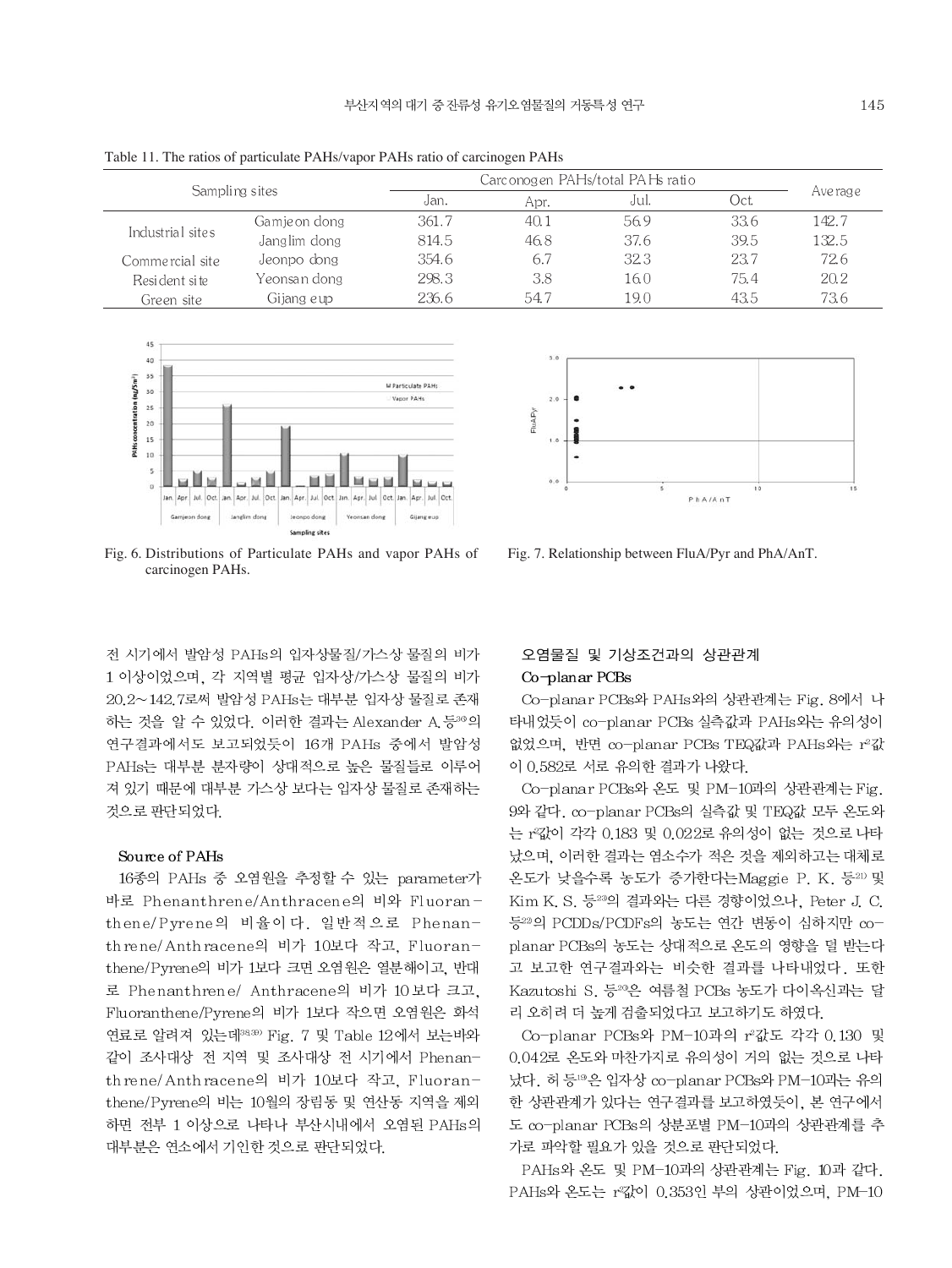|                        |      | Phenanthrene/Anthracene | Fluoranthene/Pyrene |
|------------------------|------|-------------------------|---------------------|
|                        | Jan. | 0.487                   | 1.248               |
| Gamjeon<br>dong        | Apr. | 0.486                   | 2.051               |
|                        | Jul. | 0.484                   | 1.082               |
|                        | Oct. | 0.486                   | 1.051               |
| <b>Janglim</b><br>dong | Jan. | 0.486                   | 1.035               |
|                        | Apr. | 0.486                   | 1.270               |
|                        | Jul. | 0.486                   | 1.011               |
|                        | Oct. | 0.486                   | 0.598               |
| Jeonpo<br>dong         | Jan. | 0.487                   | 1.479               |
|                        | Apr. | 0.486                   | 1.997               |
|                        | Jul. | 0.486                   | 1.088               |
|                        | Oct. | 0.486                   | 1.071               |
| Yeonsan<br>dong        | Jan. | 0.486                   | 2.032               |
|                        | Apr. | 3.392                   | 2.283               |
|                        | Jul. | 0.484                   | 1.207               |
|                        | Oct. | 0.485                   | 0.949               |
| Gijang<br>eup          | Jan. | 0.486                   | 2.025               |
|                        | Apr. | 2.824                   | 2.274               |
|                        | Jul. | 0.484                   | 1.130               |
|                        | Oct. | 0.484                   | 1.291               |

Table 11. The ratios of particulate PAHs/vapor PAHs ratio of carcinogen PAHs



Fig. 8. Relationship between co-planar PCBs and PAHs.



Fig. 9. Relationship between co-planar PCBs and temperature/PM-10

과는 r2값이 0.005로 유의성이 없는 것으로 나타났다. PAHs 는 분자량에 따라 상분포가 각각 다르며, 또한 대기 온도에 따 라 상분포가 많이 달라진다는 Papageorgeorgopoulou A. 등 33의 결과로 보아 본 연구에서도 PAHs의 상분포별 각 개별 물 질들과 온도 및 PM-10과의 상관관계를 추가로 파악할 필요가 있을 것으로 판단되었다.

#### 론 결

부산시내 각 지역을 토지이용형태별로 구분하여 공업지역 (감전동, 장림동), 상업지역(전포동), 주거지역(연산동) 및 녹지 지역(기장읍) 등 총 5군데의 시료를 계절별로 2007년 1월, 4 월, 7월 및 10월에 각각 채취하여 co-planar PCBs, POPs 중 농약류 및 PAHs류의 분석한 결과는 다음과 같다.

Co-planar PCBs 분석 결과 연평균 실측값의 경우 상업지 역인 전포동 지역이 34.054 pg/Sm3으로 가장 높게 검출되었 으며, 그 다음으로는 장림동(14.429) > 감전동(12.045) > 연산 동(11.414) > 기장읍(11.019) 순으로 나타났다. 계절별 추이를 살펴보면 겨울철인 1월에 가장 많이 검출된 감전동 지역을 제 외한 나머지 4개 지역에서는 여름철인 7월에 가장 많이 검출 되었다. WHO에서 2005년에 재설정한 독성등가값을 적용시 켰을 경우에는 연평균 농도는 감전동 지역이 0.049 pg WHO-TEQ/Sm2으로 가장 높게 검출되었으며, 그 다음으로 는 전포동(0.023) > 연산동(0.017) > 장림동(0.016) > 기장읍 (0.010) 순으로 나타났다. 계절별 검출특성을 살펴보면 감전동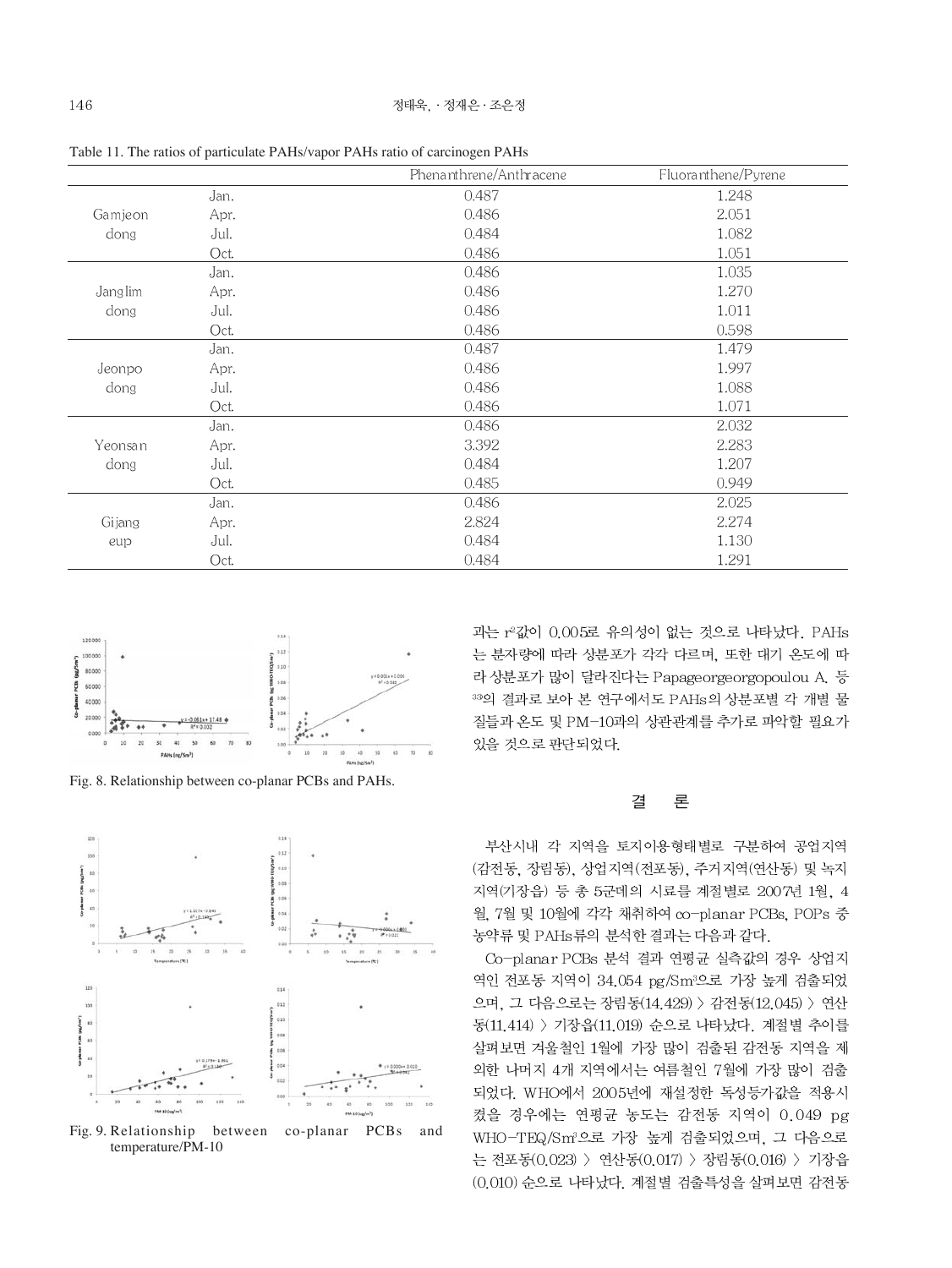

Fig. 10. Relationship between PAHs and temperature/PM-10.

지역의 경우 겨울철인 1월에 0.117 pg WHO-TEQ/Sm<sup>3</sup>으로 가장 높게 나타나 일반적인 대기 중의 다이옥신 검출특성과 비 슷한 경향을 나타내었다. 반면 전포동과 연산동 그리고 기장읍 의 경우에는 실측값과 마찬가지로 여름철인 7월에 0.040. 0.028 및 0.019 pg WHO-TEQ/Sm<sup>3</sup>으로 각각 나타나 다른 시기에 비해 상대적으로 높게 검출되었다. 이러한 결과는 대기 중의 PCBs 농도는 지역별로는 발생원의 영향을 받지만 계절 적으로는 온도보다는 풍향이나 대기혼합 등 기상의 영향을 많 이 받는 것으로 판단되었다. co-planar PCBs의 상분포를 보 면 조사대상 전지역에서 농도가 가장 높게 검출된 겨울철에는 입자상 물질이 많이 검출되었고, 1월을 제외한 나머지 시기에 서는 연산동 지역의 10월을 제외하고는 가스상 물질이 오히려 많이 검출되었다.

POPs 중 농약류 분석결과 대사산물을 포함한 총 15종의 농 약류 중 Hexachlorobenzen (HCB)만 검출되었다. 공업지역 인 감전동과 장림동 지역의 HCB 농도가 상대적으로 약간 높 게 검출되었으며, 대조지역으로 조사한 녹지지역인 기장읍 지 역에서도 비교적 많이 검출되었다. 또한 조사 전지역 및 전시 기에서 검출된 HCB는 모두 가스상물질에서 검출되었으며, 조 사대상 지역의 연평균 HCB 농도는 0.06~0.18 ng/Sm3으로 나타났다.

PAHs류의 분석결과 지역적으로는 공업지역이 타 지역에 비해서 높게 검출되었으며, 조사대상 전 지역에서 1월에 가장 높게 검출되었다. 또한 발암성 PAH류로 분류된 benzo(a) anthracene, benzo (b)fluoranthene, benzo(k)fluoranthene. benzo(a) pyrene, indono  $(1,2,3-c,d)$  pyrene  $\mathbb{R}$  dibenzo (a,h)anthracene 등도 조사대상 전 지역에서 1월에 가장 높 게 검출되었다. 조사 전 지역 및 전 시기에서 가스상 보다는 입자상 PAHs가 많이 검출되었으며, 특히 발암성 PAHs류의 대부분은 입자상 PAHs류인 것으로 나타났다. 조사대상 PAHs 16종의 profiling 결과 조사대상 전 지역 및 조사대상 전 시기에서 Phenanthrene/Anthracene의 비가 10보다 작 고, Fluoranthene/Pyrene의 비는 10월의 장림동 및 연산동 지역을 제외하면 전부 1 이상으로 나타나 부산시내에서 오염 된 PAHs의 대부분은 연소에서 기인한 것으로 판단되었다.

Co-planar PCBs TEQ값과 PAHs와는 r<sup>2</sup>값이 0.582로 서 로 유의한 결과가 나왔으나, 온도와 PM-10과는 유의성이 없 는 것으로 나타났다. 앞으로는 co-planar PCBs의 전체 농도 뿐만아니라 각 congeners들의 상분포별 온도와 PM-10과의 상관관계를 추가로 파악할 필요가 있을 것으로 판단되었다

PAHs와 온도는 r2값이 0.353인 부의 상관이었으며, PM-10과는 r2값이 0.005로 유의성이 없는 것으로 나타났다. PAHs는 분자량에 따라 상분포가 각각 다르며. 또한 대기 온 도에 따라 상분포가 많이 다르기 때문에 앞으로는 co-planar PCBs와 마찬가지로 16개 PAHs 물질들 각각의 상분포별 온 도와 PM-10과의 상관관계를 추가로 파악할 필요가 있을 것 으로 판단되었다.

# 참 고 문 헌

- 1. 이동수, 신용승, 조규탁, "잔류성유기오염물질의 국제공 동규제에 대한 대응방안". 한국화학공학회지. 18(5). pp543-550(2000)
- 2. 유엔환경계획(UNEP), "잔류성유기오염물질의 국제적 규제를 위한 스톡홀름 협약", 유넵프레스. (2003)
- 3. Stockholm Convention on Persistent Organic Pollutants(POPs), http://www.pops.int, (2007)
- 4. 환경부. http://www.moe.go.kr. (2007)
- 5. 서용찬, "슬러지 건조 상 인근 대기 중의 PCBs 분석", 한 국환경분석학회지, 9(4), pp230-234(2006)
- 6. 김경수, 송병주, 김종국, 김교근, "한국과 일본의 환경대 기 중 폴리염화비페닐의 농도수준 및 발생원 해석에 관한 연구", 대한환경공학회지, 27(2), pp170-176(2005)
- 7. 김지현. "잔류성유기오염물질의 규제협약 대응방안에 관 한 연구", 환경 정책, 10(1), pp33-64(2002)
- 8. 김태승, 신선경, "환경 중의 다환방향족탄화수소류의 배 출 및 분석현황", 한국분석과학회지, 14(4), pp47A-74A(2001)
- 9. International Agency for Research on Cancer, http://www.iarc.fr, "Monographs on the Evaluation of Carcinogenic Risks to Humans", pp43-53(1991)
- 10. 김상조, 정용현, 옥곤, "창원시 토양 중 다환방향족탄화 수소화합물의 농도수준 및 분포특성", 한국환경분석학 회지, 3(3), pp171-175(2000)
- 11. 옥곤, 문효방, 지성희, 한영호, "대기 부유분진 중 다환 방향족탄화수소의 농도 수준 및 특성", 한국환경분석학 회지, 1(3), pp265-274(1998)
- 12. JIS method K 0311, Method for determination of tetra-through octachloro dibenzo- p-dioxins, tetra-through octachlorodibenzofurans and dioxin-like polychlorinated biphenyls in stationary source emissions, Japanese Industrial Standard, (2005)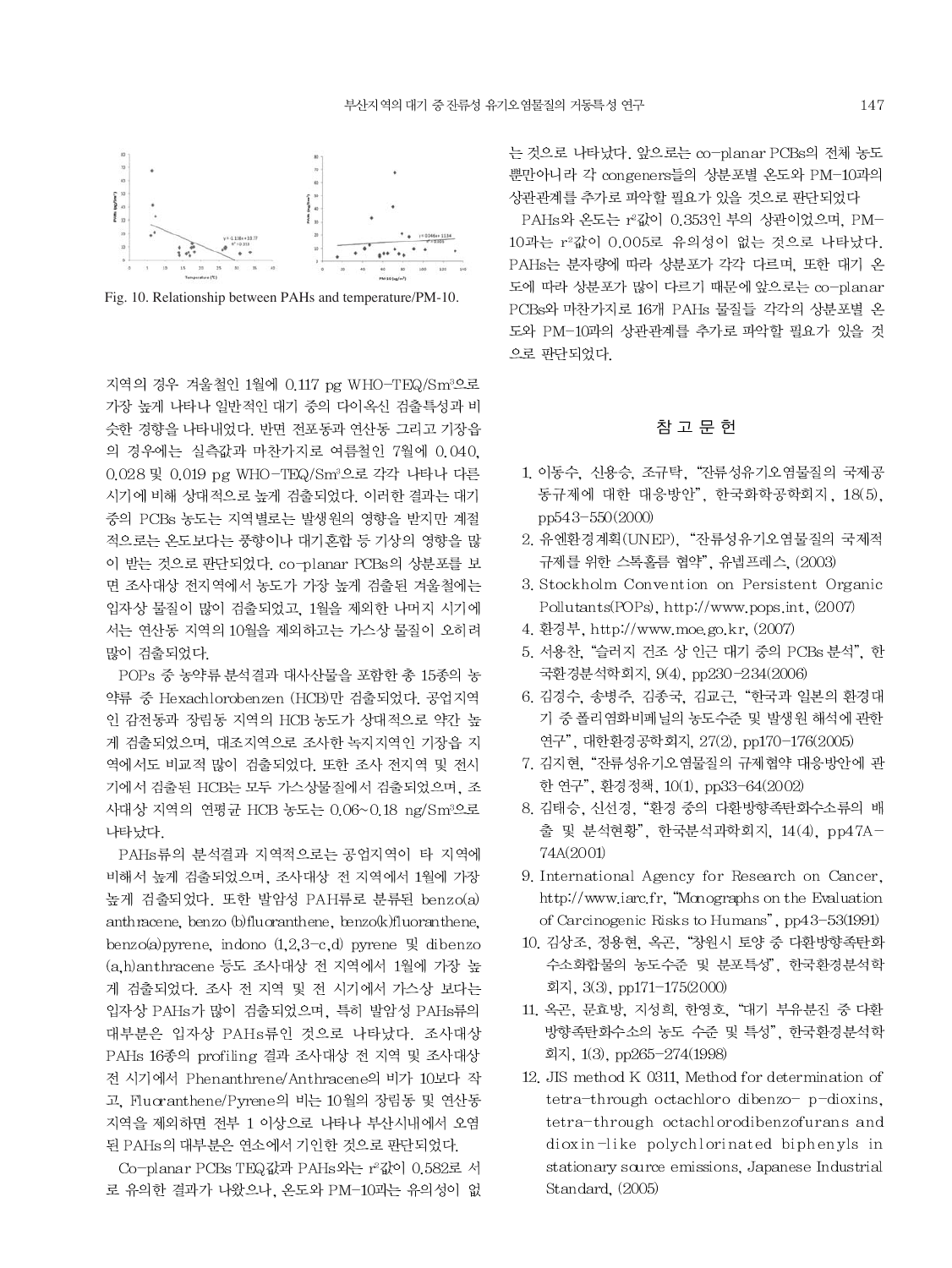- 13. JIS method K 0312. Method for determination of tetra-through octachloro dibenzo-p-dioxins, tetra-through octachlorodibenzofurans and dioxin-like polychlorinated biphenyls in industrial water and waste water. Japanese Industrial Standard, (2005)
- 14. US EPA method 1668 revision B. "Chlorinated Biphenyl Congeners in Water, Soil, Sediment, and Tissue by HRGC/HRMS", (1999)
- 15. US EPA method 3620C. "Florisil Cleanup", (2000)
- 16. 환경부, 대기오염공정시험방법, (2007)
- 17. US EPA method 610, "Polynuclear Aromatic Hydrocarbons".
- 18. Eduljee G. H. and Dyke D., "An updated inventory of potential PCDD and PCDF emission sources in the UK.", Sci. Total Environ., 177, pp303-321(1996)
- 19. 허종원, 김구환, 이진경, 김동기, 박익범, 문희천, "경기 도내 대기 중 PCDDs/PCDFs와 co-PCBs의 분포특 성", 경기도보건환경연구원보, 19, pp99-104(2006)
- 20. Kazutoshi S., Shozo A., Tetsuaki Y., Tsuyoshi O., Mitsuhiro O. and Sumio G., "Survey of polychlorinated dibenzo-p-dioxins, polychlorinated dibenzofurans and polychlorinated biphenyls in urban air", Chemosphere,  $29(9-11)$ , pp2215-2221(1994)
- 21. Maggie P. K. C., Simon K. M. H., Benny K. L. S., Zongwei C., Alexis K. H. L. and Ming H. W., "PCDD/F and dioxin-like PCB in Hong Kong air in relation to their regional transport in the Pearl River Delta region", Chemosphere, 71(2), pp211-218(2008)
- 22. Peter J. C., Robert G. M. L., Ruth E. A. and Kevin C. J., "Observations on PAH, PCB and PCDD/F trends in U.K. urban air, 1991-1995', Environ, Sci. Technol., 31(7), pp2120-2124(1997)
- 23. Kim K, S, and Shigeki M, "Behavior and source" characteristics of PCBs in urban ambient air of Yokohama, Japan", Environmental Pollution, 138(2), pp290-298(2005)
- 24. Trembly and Gilman A. P., "Human health, the Great Lakes and environmental pollution", Environ Health Perspect,  $103$ , pp1- $120(1995)$
- 25. Jonathan L. B., Andrew J. S., Dolf van Wijk and Kevin C. J., "Hexachlorobenzene in the global environment : Emissions, levels, distribution, trends and processes", Science of the Total

Environment,  $349(1-3)$ , pp1-44(2005)

- 26. 국립환경과학원, "제 8차 내분비계장애물질 조사 · 연구 사업 결과보고", (2007)
- 27. 옥곤, 문효방, 지성희, 한영호, "대기 부유분진 중 다환 방향족탄화수소의 농도 수준 및 특성", 한국환경분석학 회지, 1(3), pp265-274(1998)
- 28. 백성옥, 최진수, "환경대기 중 다환방향족탄화수소의 출 현양상과 거동(1)", 대한환경공학회지, 18(4), pp465-480(1996)
- 29. Martina R., Andrea M., Laura M., Olf H. and Alica R., "Polycyclic aromatic hydro-carbons associated with particles in ambient air from urban and industrial areas". Science of Total Environment,  $348(1-3)$ , pp199-210(2005)
- 30. Manoli E., Kouras A. and Samara C., "Profile analysis of ambient and source emitted particle-bound polycyclic aromatic hydrocarbons from three sites in northern Greece", Chemosphere, 56(9), pp867-878(2004)
- 31. Caricchia A. M., Chiavarini S. and Pezza M., "Polycyclic aromatic hydrocarbons in the urban atmospheric particulate matter in the city of Naples(Italy)", Atmosphere Environment, 33(23), pp91-100(1999)
- 32. Guo H, Lee S. C., Ho K. F., Wang X. M. and Zou S. C., "Particle-associated polycyclic aromatic hydrocarbons in urban air of Hong Kong", Atmosphere Environment, 37(38), pp5307-5317(2003)
- 33. Papageorgeorgopoulou A., Manoli E., Touloumi E. and Samara C., "Polycyclic aromatic hydrocarbons in the ambient air of Greek towns in relation to other atmospheric pollutants", Chemosphere, 39(3), pp2183-299(1999)
- 34. 강정원, 김기범, 이창복, "동해 상 대기의 입자상 PAHs 농도수준 : 기단 이동양상과의 관련성", 한국환경분석 학회지, 7(2), pp53-60(2004)
- 35. 표희수, 홍지은, 이강진, 박송자, 이원, "대기중 다환방 향족탄화수소류의 분석에 관한 연구", 한국분석과학회  $\lambda$ , 13(4), pp453-465(2000)
- 36. Alexander A., Eva L. G., Helene B. and Eric V., "Polycyclic aromatic hydrocarbons, nitrated PAHs and oxygenated PAHs in ambient air of the Marseilles area(South of France): Concentrations and sources", Science of Total Environment, 384(1-3), pp280-292(2007)
- 37. 백성옥, 최진수, "대기 중 다환방향족탄화수소의 기체-